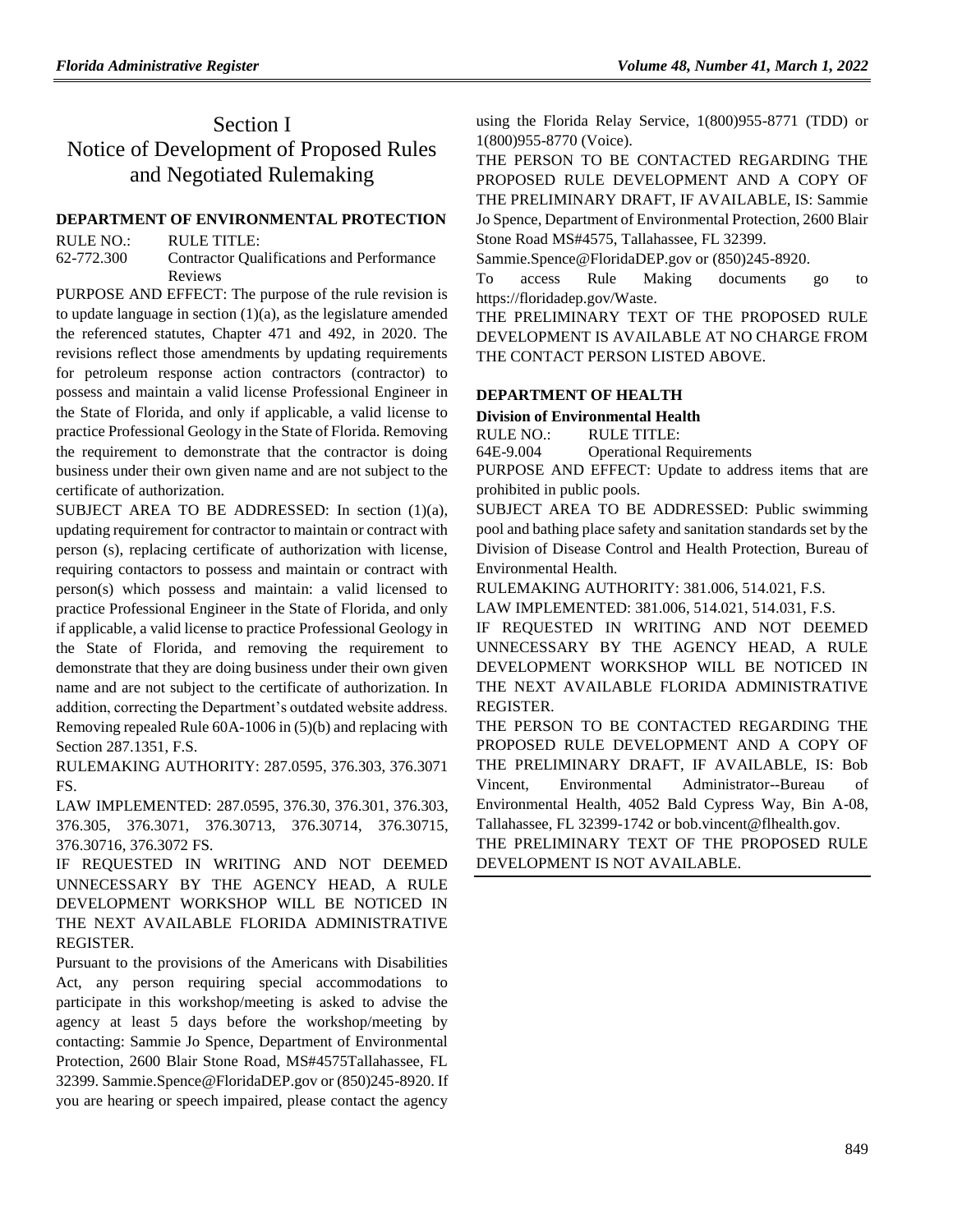# Section II Proposed Rules

**[DEPARTMENT OF VETERANS' AFFAIRS](https://www.flrules.org/gateway/department.asp?id=55)**

| <b>RULE NOS.:</b> | <b>RULE TITLES:</b>                           |
|-------------------|-----------------------------------------------|
| 55-14.001         | Eligibility and Criteria to be considered for |
|                   | the Veterans' Hall of Fame recognition and    |
|                   | honor.                                        |
| 55-14.002         | Anticipated timing for nomination;            |
|                   | acceptance; recommendation; selection;        |
|                   | Veterans' Day induction.                      |
| 55-14.003         | The Nomination Package.                       |
| 55-14.004         | Responsibilities of the Florida Veterans'     |
|                   | Hall of Fame Council; the Department of       |
|                   | Veterans' Affairs.                            |

PURPOSE AND EFFECT: Section 265.003, F.S., was enacted among the many memorial provisions of Chapter 265, FS, to recognize and honor the many contributions made by Floridians. The Florida Legislature has created the opportunity to honor military veterans whose good works before and after military service have made a significant contribution to the State of Florida. Honorees are selected by the Governor and the Cabinet after the Florida Veterans' Hall of Fame Council engages in a qualification process that results in annual recommendations for up to 20 nominations. The honorees will be named on a plaque and displayed in a special area on the Plaza Level of the Florida Capitol Building. These rules will detail the nomination process.

SUMMARY: The Florida Veterans' Hall of Fame Council will meet to hear public comments and vote to revise or modify the language of the Proposed Rule Chapter consisting of four rules and a form.

SUMMARY OF STATEMENT OF ESTIMATED REGULATORY COSTS AND LEGISLATIVE RATIFICATION:

The Agency has determined that this will not have an adverse impact on small business or likely increase directly or indirectly regulatory costs in excess of \$200,000 in the aggregate within one year after the implementation of the rule. A SERC has not been prepared by the Agency.

The Agency has determined that the proposed rule is not expected to require legislative ratification based on the statement of estimated regulatory costs or if no SERC is required, the information expressly relied upon and described herein:

Any person who wishes to provide information regarding a statement of estimated regulatory costs, or provide a proposal for a lower cost regulatory alternative must do so in writing within 21 days of this notice.

RULEMAKING AUTHORITY[: 292.05\(3\) and 265.003\(5\),](https://www.flrules.org/gateway/statute.asp?id=292.05(3)%20and%20265.003(5)) FS. LAW IMPLEMENTED: [265.003,](https://www.flrules.org/gateway/statute.asp?id=265.003) FS.

## A HEARING WILL BE HELD AT THE DATE, TIME AND PLACE SHOWN BELOW:

DATE AND TIME: March 25, 2022, beginning at 10:00 a.m., until voting is completed, no later than 11:00 a.m.

PLACE: Join the meeting using one of these options:

1) From your computer, tablet or smartphone https://meet.goto.com/928127981

2) You can also dial in using your phone. (For supported devices, tap a one-touch number below to join instantly.) United States (Toll Free): 1(877)309-2073 - One-touch: tel:+15713173129,,928127981#

United States: (571)317-3129 - One-touch: tel:+15713173129,,928127981# Access Code: 928-127-981

3) In person Mary Grizzle Building, Room 342, 11351 Ulmerton Road, Largo, Florida 33778.

Pursuant to the provisions of the Americans with Disabilities Act, any person requiring special accommodations to participate in this workshop/meeting is asked to advise the agency at least 7 days before the workshop/meeting by contacting: AgencyClerk@FDVA.STATE.FL.US/. If you are hearing or speech impaired, please contact the agency using the Florida Relay Service, 1(800)955-8771 (TDD) or 1(800)955- 8770 (Voice).

THE PERSON TO BE CONTACTED REGARDING THE PROPOSED RULE IS: Vicki Goonen, Agency Clerk,

AgencyClerk@FDVA.STATE.FL.US/ or (727)518-3202, extension 5639

## THE FULL TEXT OF THE PROPOSED RULE IS.

**55-14.001 Eligibility and Criteria to be considered for the Veterans' Hall of Fame recognition and honor.** Each year, the Florida Veterans' Hall of Fame Council, an advisory council to the Department of Veterans' Affairs, accepts nominations and compiles a list of no more than 20 Nominees to the Department of Veterans' Affairs for transmittal to the Governor and the Cabinet, which selects the inductees for that year, in accordance with Section 265.003(4), FS.

(1) Eligibility for nomination is based on the following criteria:

(a) Nominations may be made directly by the person seeking this honor, or indirectly by a proponent who may be a friend, family member, or other person who believes that the nominee merits consideration for this honor for his or her significant good works and contributions to the State of Florida during or after military service.

(b) Nominees shall meet the definition of "Veteran" as defined by Section 1.01(14), FS, and evidenced by Department of Defense documents such as DD Form 214 that may be obtained from the National Archives a[t](https://www.archives.gov/veterans/) [https://www.archives.gov/veterans/,](https://www.archives.gov/veterans/) or proof of service from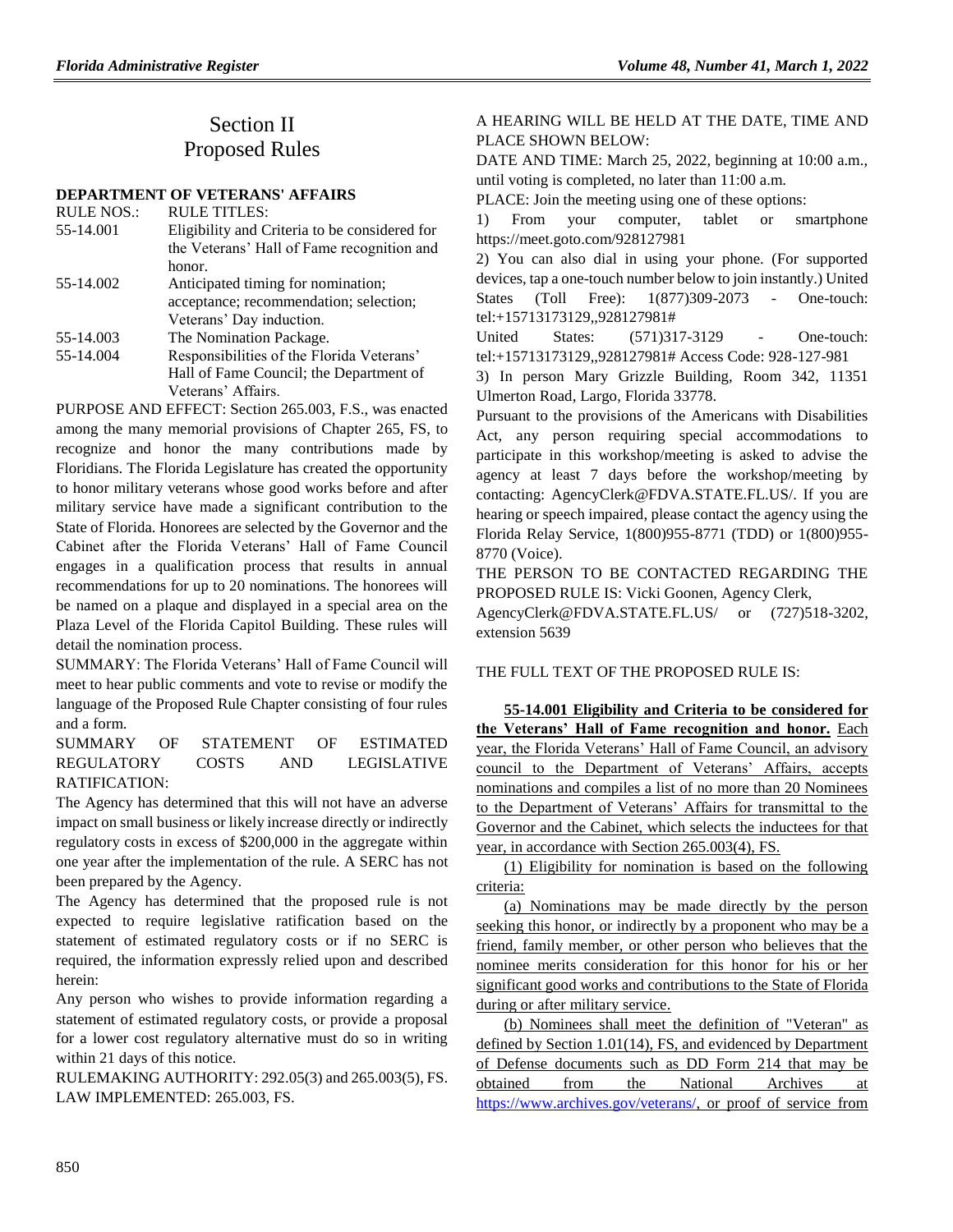the Florida National Guard with NGB Form 22 found at [https://www.ngbpmc.ng.mil/Forms/NGB-Forms/.](https://www.ngbpmc.ng.mil/Forms/NGB-Forms/)

(c) Nominees or proponents shall produce evidence that the nominee received an honorable discharge from any of the United States Armed Forces or Florida National Guard and provide official documentation verifying the Nominee's discharge status.

(d) Nominees shall be of good moral character, as attested to and supported with evidence of good character, if so requested.

(e) Posthumous nominations are acceptable and require records to document military service, just as for living Nominees. If no DD Form 214 or NGB Form 22 is available, proponents may provide other documentation including discharge papers, news articles, affidavits, official letters of service from their branch of service, the Department of Defense, the Florida National Guard, or any other documentation that can be verified.

(f) Military rank cannot be a factor for consideration of a Nominee. Rank will be redacted from the nomination package prior to scoring by the Florida Veterans' Hall of Fame Council.

(g) Employees of the Governor's staff, all constitutionally elected officials in the State of Florida, Florida state agency heads, members of County Veteran Service Offices and members of the Florida Department of Veterans' Affairs, its paid Foundation members and the Veterans' Hall of Fame Council are ineligible for induction until two (2) years after they have left his or her position. The Veterans' Hall of Fame Council may recommend a waiver of the two (2) year requirement for nominees over the age of 70.

(h) As a prerequisite to consideration for this honor, Nominees must have either been born in Florida or have adopted Florida as the Nominee's home state.

(2) The Florida Veterans' Hall of Fame Counsel shall consider the following criteria and evaluate each factor, giving weight to:

(a) Education and training accomplishments;

(b) Significant civilian significant contributions and accomplishments, whether civic, business, public service, or other pursuits;

(c) Advocacy on behalf of Veterans;

(d) Awards and honors in military and all other fields of endeavor; and (e) The overall impact made to the State of Florida.

(3) Nominees will be scored on a 50 point scale, as follows:

(a) 15 points for impact the Nominee has made to the State of Florida; (b) 10 points for "whole-citizen" evaluation of the Nominee;

(c) 10 points for Nominee's advocacy on behalf of Veterans; (d) 10 points for civic activities and contributions; and

(e) 5 points for awards and/or honors.

Rulemaking Authority 292.05(3) and 265.003(5), FS. Law Implemented 265.003, FS. History-New

## **55-14.002 Anticipated timing for nomination; acceptance; recommendation; selection; Veterans' Day induction.**

(1) Nomination.

(a) Each Nominee or proponent shall submit the nomination package to the Florida Veteran's Hall of Fame Council between November 30th through March  $31<sub>st</sub>$  of the following year, referred to as "the induction year" or until the first 100 applications have been received at which time the nomination window will close. The Florida Veterans' Hall of Fame Council shall meet at least once during the nomination window to establish the number of Nominees to be selected for the upcoming class.

(b) Nominations will be made by printing, providing requested information, and submitting the complete Nomination Form found at [*Nomination Form, DOS placeholder link***]** and incorporated by reference, with supporting documentation to the following address: Florida Veterans' Hall of Fame Council, The Capitol, 400 S. Monroe Street, Suite 2105, Tallahassee, Florida 33399-0001, or by emailing the package to: FVHOF@FDVA.STATE.FL.US/. Any questions may be directed to the Department of Veterans' Affairs at (850) 487-1533.

(2) Acceptance.

(a) The administrative staff for the Florida Veterans' Hall of Fame Council will review each nomination package and determine whether an application is complete with all required supporting documentation, no later than April 30th of each year, and shall send a letter of acknowledgement to indicate acceptance of the complete nomination package.

(b) Thereafter, Department of Veterans' Affairs staff will distribute all nomination packages for review by the Florida Veterans' Hall of Fame Council members.

(c) The Florida Veterans' Hall of Fame Council will meet at a noticed time and place during the induction year to consider nominations. The agenda prepared for that meeting will include the full list of Nominees in order to provide information to the public.

(3) Recommendation.

(a) The Florida Veterans' Hall of Fame Council will notice the meeting in the Florida Administrative Register, and will meet to comment, discuss, and evaluate nominees, weighing the various qualities and characteristics of each person in order to score each person for civic, business, public service or other pursuits, and will thereafter vote at that meeting on whom to recommend.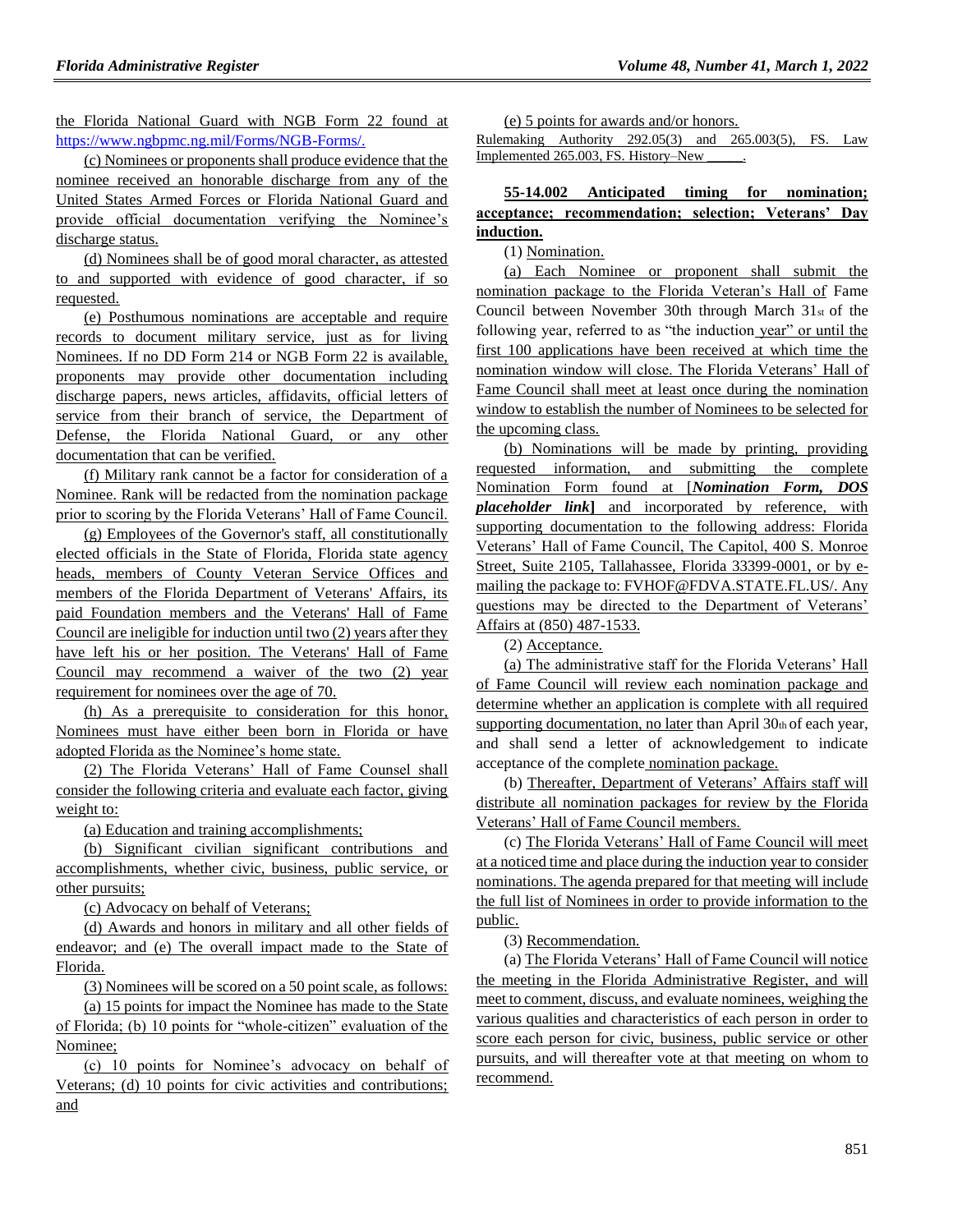(b) Department of Veterans' Affairs staff will calculate total scores of all Nominees as evaluated by each of the Florida Veterans' Hall of Fame Council members and prioritize the nominations by total scores. Top scoring Nominees will progress to the next stage and their names will be announced to the public before the close of the meeting.

(c) Upon certification of the nominees by the Florida Veterans' Hall of Fame Council Chair, the selected class of Nominees will be transmitted to the Executive Director of the Department of Veterans' Affairs.

(4) Selection.

(a) In accordance with Section 265.003(4), FS, the Executive Director of the Department of Veterans' Affairs will forward up to 20 Nominees recommended by the Florida Veterans' Hall of Fame Council for selection to the Governor and the Cabinet for inclusion on the earliest available Cabinet meeting.

(b) Thereafter, the Governor and the Cabinet will select the Nominees who will be inducted on or around the next Veterans' Day, the date Veterans' Day will be commemorated in accordance with the national calendar and as the Cabinet schedule permits. The staff for the Florida Veterans' Hall of Fame Council will send a letter of congratulations and invitation will be mailed to the address of the Nominee or proponent, seeking an RSVP for the induction ceremony.

1. Induction. The induction ceremony will be a formal event scheduled on or around Veterans' Day in accordance with Section 265.003(5), FS.

Rulemaking Authority 292.05(3) and 265.003(5), FS. Law Implemented 265.003, FS. History–New .

#### **55-14.003 The Nomination Package.**

The Florida Veterans Hall of Fame Council has developed a Nomination Form and instruction to facilitate the assembly of a nomination package for consistency in the evaluation process and procedure so that all nominees are reviewed and approved on an equal basis that will include:

(1) Nomination form is available at *[Nomination Form, DOS placeholder link***]**, consisting of: (a) Name and contact information of the Nominee and proponent/nominator, if any;

(a) In the case of posthumous nominations, the application will provide the name and contact information for the next of kin;

(b) Attestation by the Nominee and/or proponent/Nominator that the information that is being submitted in true to best of his or her knowledge and belief, that the Nominee is of good moral character;

(c) Nominee and/or proponent shall provide information and supporting documentation regarding the facts of nomination eligibility and criteria as described in rule 55- 14.001, FAC.; and

(d) The nomination packet submission, including the mandatory Nomination Form and all supporting documentation, may not exceed ten pages total. The typeface used for the application may not be smaller than Times New Roman, 12 point font size.

Rulemaking Authority 292.05(3) and 265.003(5), FS. Law Implemented 265.003, FS. History–New \_\_\_\_\_.

## **55-14.004 Responsibilities of the Florida Veterans' Hall of Fame Council; the Department of Veterans' Affairs.**

In order to ensure the quality and eligibly of nominees, the Florida Veterans' Hall of Fame Council and the Florida Department of Veterans Affairs have separate areas of responsibilities, as follows:

(1) The Florida Department of Veterans' Affairs shall:

(b) Receive nomination applications and ensure they are complete;

(c) Verify that Nominees are in fact eligible Veterans based on documentation received; and

(d) Provide Department of Veterans' Affairs staff for Florida Veterans' Hall of Fame Council meetings and to perform various administrative tasks, as needed.

(2) The Florida Veterans' Hall of Fame Council shall:

(a) Evaluate only complete applications;

(b) Conduct any outside research deemed necessary to fully evaluate Nominees. Any individual Council member's research findings and opinions may be brought forth only during the member comment and discussion portion of the Florida Veterans' Hall of Fame Council meeting, which is subject to Government in the Sunshine laws in Florida.

(c) Members will have sufficient time to consider nomination packages in advance, and may calculate tentative scores in advance of the nomination meeting, but may not share findings, opinions, or scores with each other outside of the noticed meeting, since the nominations are decisions of the Florida Veterans' Hall of Fame Council acting as a single voice after its vote, and members may decide to change scores after the comment and discussion portions of the Florida Veterans' Hall of Fame nomination meeting or any other duly noticed meeting.

Rulemaking Authority 292.05(3) and 265.003(5), FS. Law Implemented 265.003, FS. History–New \_\_\_\_\_.

NAME OF PERSON ORIGINATING PROPOSED RULE: Charles T. Faircloth, General Counsel

NAME OF AGENCY HEAD WHO APPROVED THE PROPOSED RULE: Charles T. Faircloth, General Counsel

DATE PROPOSED RULE APPROVED BY AGENCY HEAD: October 22, 2021

DATE NOTICE OF PROPOSED RULE DEVELOPMENT PUBLISHED IN FAR: 10/29/2021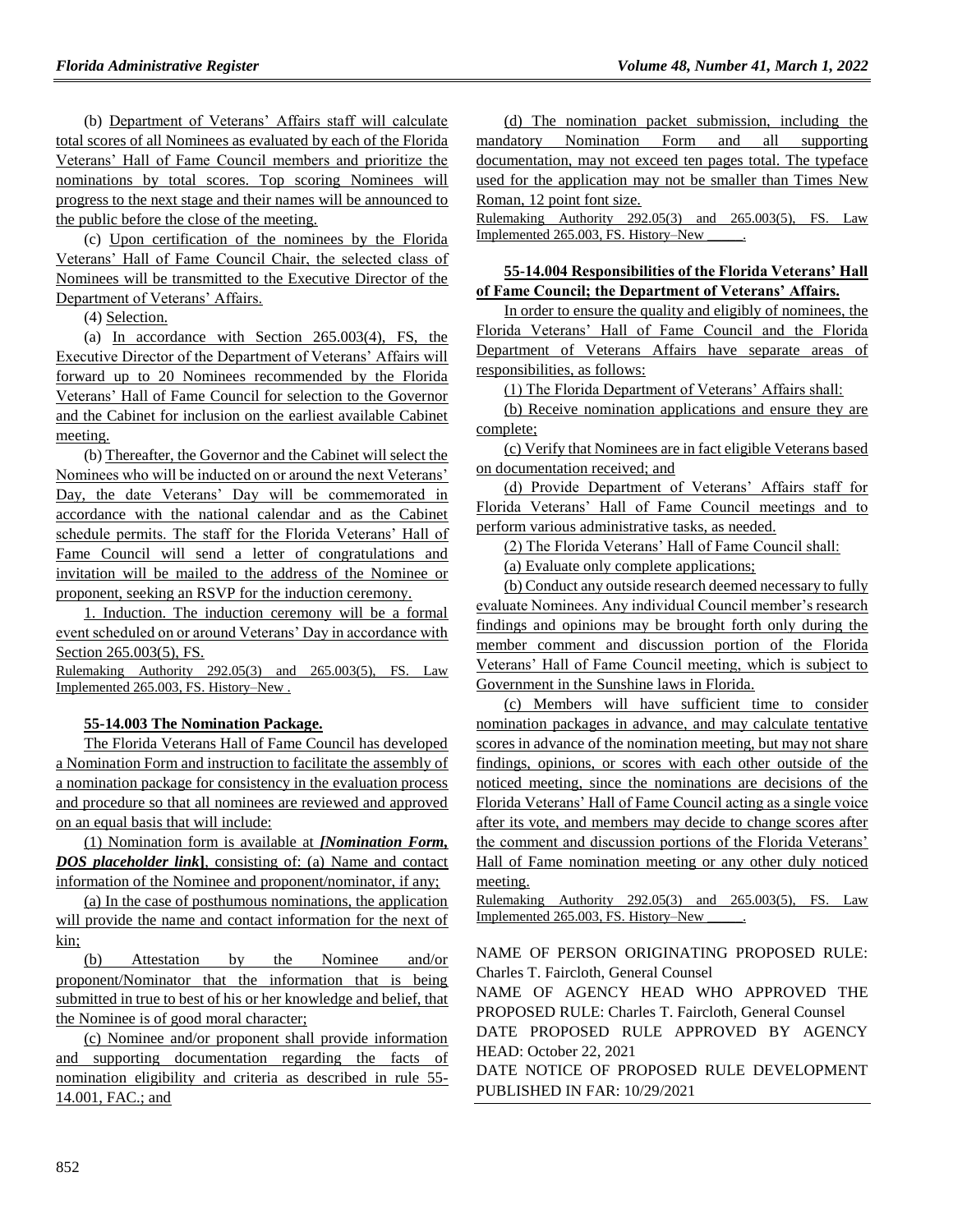## Section III Notice of Changes, Corrections and Withdrawals

## **NONE**

Section IV Emergency Rules

## **NONE**

## Section V Petitions and Dispositions Regarding Rule Variance or Waiver

[DEPARTMENT OF BUSINESS AND PROFESSIONAL](https://www.flrules.org/gateway/department.asp?id=61)  [REGULATION](https://www.flrules.org/gateway/department.asp?id=61)

[Division of Hotels and Restaurants](https://www.flrules.org/gateway/organization.asp?id=249)

RULE NO.: RULE TITLE:

[61C-4.010](https://www.flrules.org/gateway/ruleNo.asp?id=61C-4.010) Sanitation and Safety Requirements

NOTICE IS HEREBY GIVEN that on February 28, 2022, the Florida Department of Business and Professional Regulation, Division of Hotels and Restaurants, received a petition for An Emergency Variance for subparagraph 3-305.11(A)(2), 2017 FDA Food Code, Section 3-305.14, 2017 FDA Food Code, Section 6-202.15, 2017 FDA Food Code, Section 6-202.16, 2017 FDA Food Code, subsection 61C-4.010(1), Florida Administrative Code, and subsection 61C-4.010(6), Florida Administrative Code from LA KORITA INC located in Jacksonville. The above referenced F.A.C. addresses the requirement for proper handling and dispensing of food. They are requesting to dispense bulk time/temperature control for safety foods from an open air mobile food dispensing vehicle.

The Division of Hotels and Restaurants will accept comments concerning the Petition for 5 days from the date of publication of this notice. To be considered, comments must be received before 5:00 p.m.

A copy of the Petition for Variance or Waiver may be obtained by contacting: Kasimira.Kelly@myfloridalicense.com, Division of Hotels and Restaurants, 2601 Blair Stone Road, Tallahassee, Florida 32399-1011.

[DEPARTMENT OF BUSINESS AND PROFESSIONAL](https://www.flrules.org/gateway/department.asp?id=61)  [REGULATION](https://www.flrules.org/gateway/department.asp?id=61) [Board of Accountancy](https://www.flrules.org/gateway/organization.asp?id=280) RULE NO.: RULE TITLE:

[61H1-28.0052](https://www.flrules.org/gateway/ruleNo.asp?id=61H1-28.0052) Number of Sittings, and Granting of Credit, Release of Grades and Completion of Examination, Transition Rules

The Board of Accountancy hereby gives notice: of the issuance of an Order regarding the Petition for Waiver or Variance, filed on November 29, 2021, by Lindsey Zajac. The Notice of Petition for Waiver or Variance was published in Vol. 47, No. 244, of the December 20, 2021, Florida Administrative Register. Petitioner sought a waiver or variance of paragraph 61H1-28.0052(1)(b), F.A.C., entitled, "Number of Sittings, and Granting of Credit, Release of Grades and Completion of Examination, Transition Rules," which requires that each candidate must pass all four test sections of the CPA Examination within a rolling eighteen-month period, which begins on the NASBA grade release date for the first test section(s) passed.

The Board considered the instant Petition at a duly-noticed public meeting held on January 28, 2022, in Orlando, Florida.

The Board's Order, filed on February 15, 2022, granted the petition, finding that Petitioner established that the Board's strict application of paragraph 61H1-28.0052(1)(b), F.A.C., to her circumstances, would violate principles of fairness or would impose substantial hardship on her. The Board further established that, if she were granted the variance, the purpose of the accountancy examination statute would be met as required by Section 473.306, Florida Statute.

A copy of the Order or additional information may be obtained by contacting: Roger Scarborough, Division Director, Board of Accountancy, 240 NW 76th Dr., Suite A, Gainesville, Florida 32607, Roger.Scarborough@myfloridalicense.com.

#### [DEPARTMENT OF HEALTH](https://www.flrules.org/gateway/department.asp?id=64)

[Board of Physical Therapy Practice](https://www.flrules.org/gateway/organization.asp?id=308)

NOTICE IS HEREBY GIVEN that on February 16, 2022, the Board of Physical Therapy Practice, received a petition for Variance or Waiver filed by Bartlomiej Karol Roman. Petitioner seeks a variance or waiver of Rule 64B17-3.001, F.A.C., with regards to his qualifications for licensure. Petitioner is also requesting that FCCPT credentials evaluation used by the New York Physical Therapy Board be accepted to satisfy the requirements and describes additional education and credentials in the petition.

Comments on this petition should be filed with the Board of Physical Therapy Practice, 4052 Bald Cypress Way, Bin #C05, Tallahassee, Florida 32399-3253, within 14 days of publication of this notice.

A copy of the Petition for Variance or Waiver may be obtained by contacting: Allen Hall, Executive Director, Board of Physical Therapy Practice, 4052 Bald Cypress Way, Bin #C05, Tallahassee, Florida 32399-3253, or by electronic mail-Allen.Hall@flhealth.gov.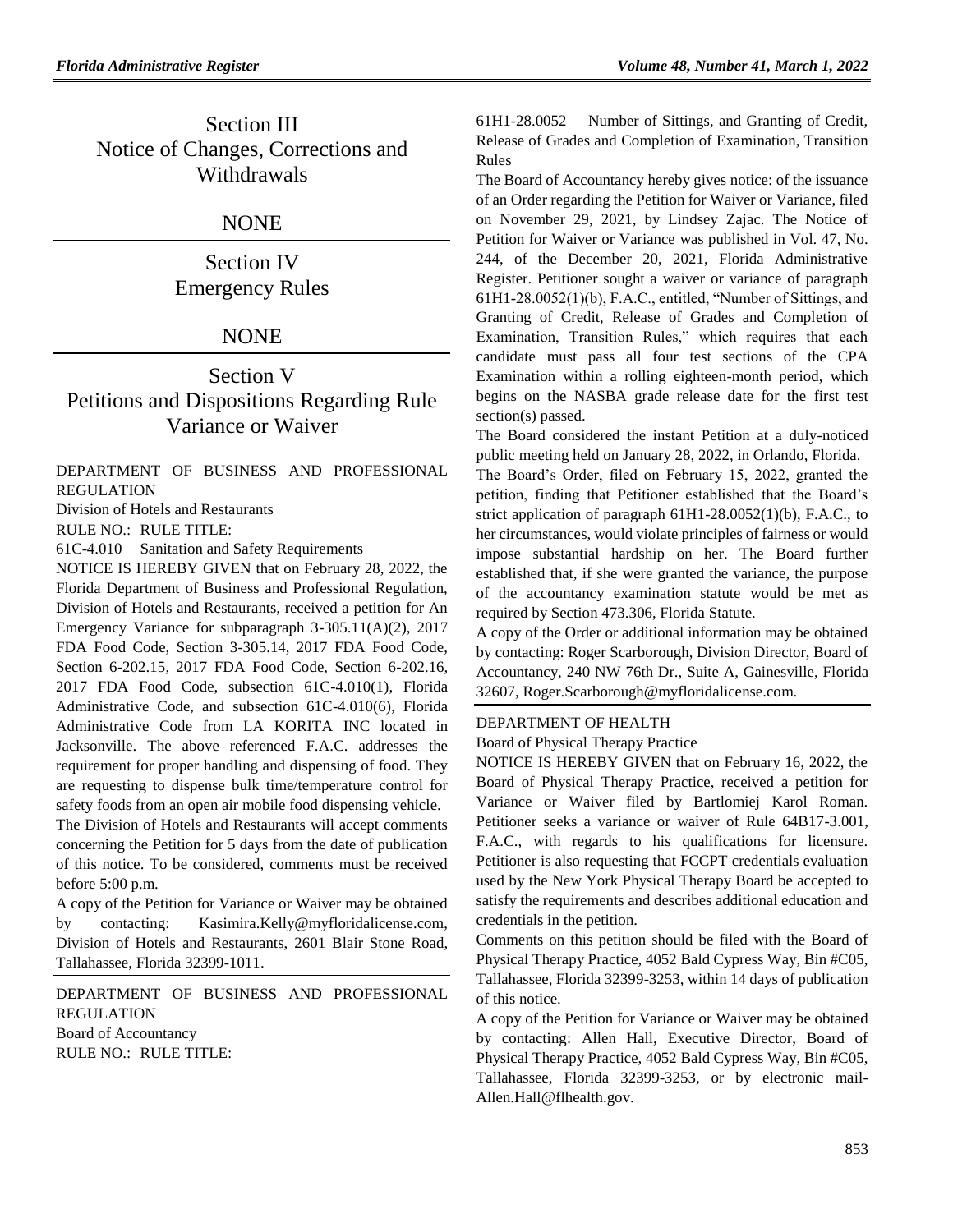# Section VI Notice of Meetings, Workshops and Public **Hearings**

## [DEPARTMENT OF AGRICULTURE AND CONSUMER](https://www.flrules.org/gateway/department.asp?id=5)  **[SERVICES](https://www.flrules.org/gateway/department.asp?id=5)**

[Division of Administration](https://www.flrules.org/gateway/organization.asp?id=161)

The Florida Farmworkers Advisory Council Sub-Committee announces a telephone conference call to which all persons are invited.

DATE AND TIME: March 10, 2022, 1:00 p.m.

PLACE:  $Zoom$  at https://zoom.us/j/96005207904?pwd=RExtcncwZ0xNZVh3W

mxRY0FzSmR3Zz09; Meeting ID: 960 0520 7904, Passcode: 187245, Dial-in Number: (301)715-8592.

GENERAL SUBJECT MATTER TO BE CONSIDERED: The Florida Farmworkers Advisory Council Sub-Committee will meet to discuss general business.

A copy of the agenda may be obtained by contacting: Ricardo Alvarez at (850)766-8583 or Ricardo.Alvarez@FDACS.gov.

Pursuant to the provisions of the Americans with Disabilities Act, any person requiring special accommodations to participate in this workshop/meeting is asked to advise the agency at least 2 days before the workshop/meeting by contacting: Ricardo Alvarez at (850)766-8583 or Ricardo.Alvarez@FDACS.gov. If you are hearing or speech impaired, please contact the agency using the Florida Relay Service, 1(800)955-8771 (TDD) or 1(800)955-8770 (Voice).

For more information, you may contact: Ricardo Alvarez at (850)766-8583 or Ricardo.Alvarez@FDACS.gov.

## [DEPARTMENT OF LAW ENFORCEMENT](https://www.flrules.org/gateway/department.asp?id=11)

[Criminal Justice Standards and Training Commission](https://www.flrules.org/gateway/organization.asp?id=20)

The Criminal Justice Standards and Training Commission announces a public meeting to which all persons are invited. DATE AND TIME: March 22, 2022, 10:00 a.m.

PLACE: at Miami-Dade College – School of Justice, 11380 NW 27th Avenue, #8310, Miami, FL 33167

GENERAL SUBJECT MATTER TO BE CONSIDERED: The above meeting will be held to determine whether or not probable cause exists to pursue disciplinary action against the certification of sworn correctional, law enforcement, or correctional probation officers.

A copy of the agenda may be obtained by contacting: Stacy Lehman at (850)410-8645 or by e-mail at StacyLehman@fdle.state.fl.us.

Pursuant to the provisions of the Americans with Disabilities Act, any person requiring special accommodations to participate in this workshop/meeting is asked to advise the agency at least 5 days before the workshop/meeting by

contacting: Stacy Lehman at (850)410-8645 or by e-mail at StacyLehman@fdle.state.fl.us. If you are hearing or speech impaired, please contact the agency using the Florida Relay Service, 1(800)955-8771 (TDD) or 1(800)955-8770 (Voice). For more information, you may contact: Stacy Lehman at (850)410-8645 or by e-mail at StacyLehman@fdle.state.fl.us.

#### [PUBLIC SERVICE COMMISSION](https://www.flrules.org/gateway/department.asp?id=25)

The Florida Public Service Commission announces a public hearing to which all persons are invited.

DATE AND TIME: Tuesday, April 5, 2022, 9:30 a.m.

PLACE: Room 148, Betty Easley Conference Center, 4075 Esplanade Way, Tallahassee, Florida 32399-0850.

GENERAL SUBJECT MATTER TO BE CONSIDERED: Docket No. 20210122-WS. This is a rule hearing that will take place as an item on the Commission's regularly scheduled agenda conference on April 5, 2022. The Commissioners of the Florida Public Service Commission will decide whether to make changes to paragraph (6)(a) of Rule 25-30.445, F.A.C., General Information and Instructions Required of Water and Wastewater Utilities in an Application for a Limited Proceeding, which was proposed in the October 14, 2021 issue of the Florida Administrative Register, Vol. 47/200.

The contact person for this rule hearing is: Kathryn G.W. Cowdery, Office of General Counsel, 2540 Shumard Oak Blvd., Tallahassee, FL 32399-0850[, kcowdery@psc.state.fl.us,](mailto:kcowdery@psc.state.fl.us) or at (850)413-6216.

In accordance with the Americans with Disabilities Act, persons needing a special accommodation to participate at this proceeding should contact the Office of Commission Clerk no later than five days prior to the hearing at 2540 Shumard Oak Boulevard, Tallahassee, Florida 32399-0850 or (850)413-6770 (Florida Relay Service, 1(800)955-8770 Voice or 1(800)955- 8771 TDD). Assistive Listening Devices are available upon request from the Office of Commission Clerk, Gerald L. Gunter Building, Room 152.

If a named storm or other disaster requires cancellation of the proceedings, Commission staff will attempt to give timely direct notice to all known interested persons. Notice of cancellation will also be provided on the Commission's website (http://www.psc.state.fl.us/) under the Hot Topics link found on the home page. Cancellation can also be confirmed by calling the Office of the General Counsel at (850)413-6199.

#### [REGIONAL PLANNING COUNCILS](https://www.flrules.org/gateway/department.asp?id=29)

[Tampa Bay Regional Planning Council](https://www.flrules.org/gateway/organization.asp?id=64)

The Tampa Bay Regional Planning Council's Executive Budget Committee announces a public meeting to which all persons are invited.

DATE AND TIME: March 13, 2022, 9:00 a.m.

PLACE: This meeting will be held via a virtual communication platform and/ or in-person at 4000 Gateway Centre Blvd. Ste.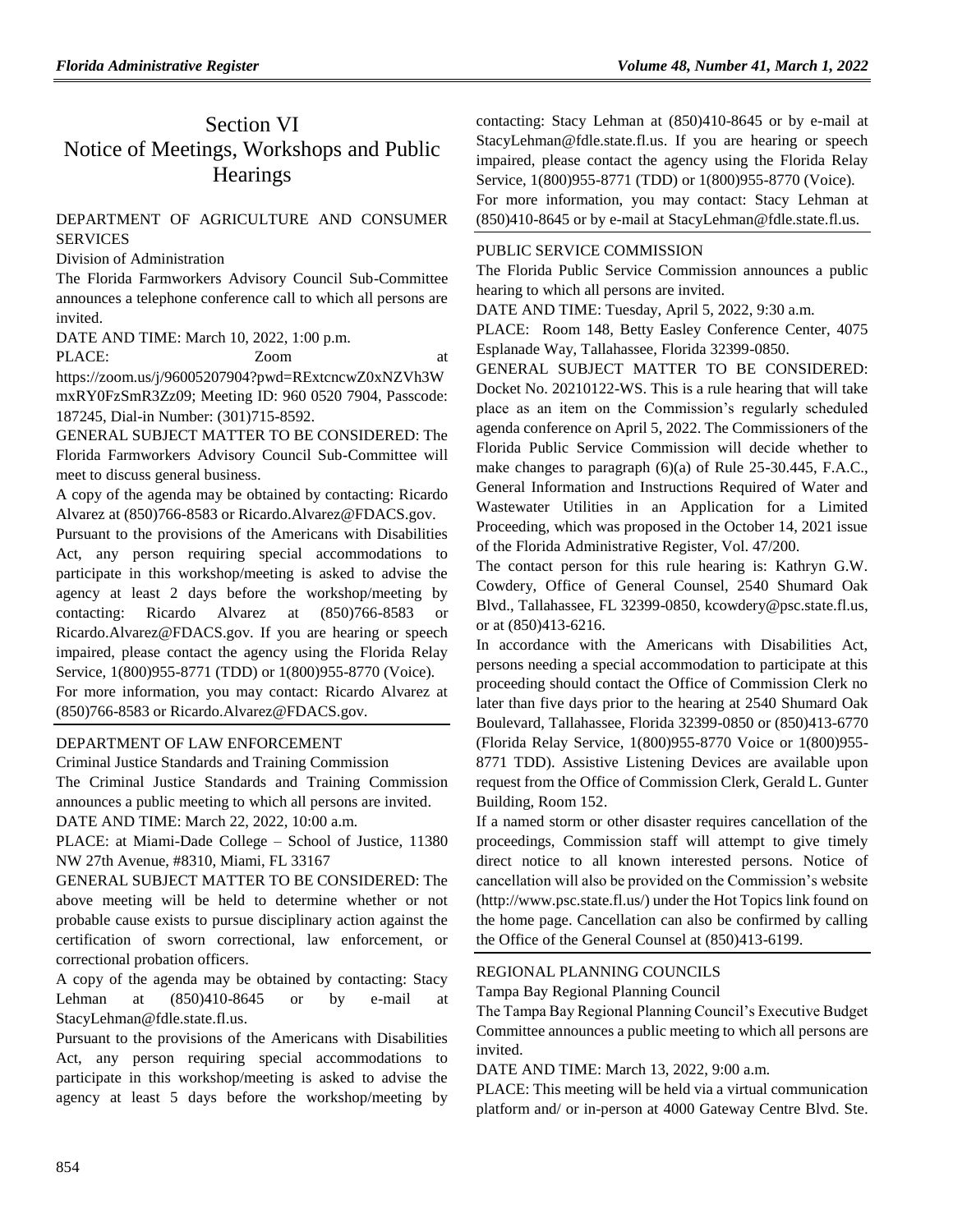100 Pinellas Park, Florida 33782. Persons wishing to participate in this meeting should dial: (786)635-1003. The meeting ID is: 858 7193 7581. The Passcode is: 100200. The Zoom Meeting Link is:

https://us02web.zoom.us/j/85871937581?pwd=N1pUOG9jZm hqdmRGaW1LUEczbGNoUT09

GENERAL SUBJECT MATTER TO BE CONSIDERED: To conduct the regular business of the Tampa Bay Regional Planning Council Executive Budget Committee.

A copy of the agenda may be obtained by contacting: Wren Krahl, Wren@tbrpc.org.

Pursuant to the provisions of the Americans with Disabilities Act, any person requiring special accommodations to participate in this workshop/meeting is asked to advise the agency at least 4 days before the workshop/meeting by contacting: Wren Krahl, Wren@tbrpc.org. If you are hearing or speech impaired, please contact the agency using the Florida Relay Service, 1(800)955-8771 (TDD) or 1(800)955-8770 (Voice).

For more information, you may contact: Wren Krahl, Wren@tbrpc.org.

#### [REGIONAL PLANNING COUNCILS](https://www.flrules.org/gateway/department.asp?id=29)

[Tampa Bay Regional Planning Council](https://www.flrules.org/gateway/organization.asp?id=64)

The Tampa Bay Regional Planning Council (TBRPC) announces a public meeting to which all persons are invited.

DATE AND TIME: March 14, 2022, 10:00 a.m.

PLACE: This meeting will be held via a virtual communication platform and/ or in-person at 4000 Gateway Centre Blvd. Ste. 100 Pinellas Park, Florida 33782. Persons wishing to participate in this meeting should dial: (786)635-1003. The meeting ID is: 858 7193 7581. The Passcode is: 100200. The Zoom Meeting Link is:

https://us02web.zoom.us/j/85871937581?pwd=N1pUOG9jZm hqdmRGaW1LUEczbGNoUT09

GENERAL SUBJECT MATTER TO BE CONSIDERED: To conduct the regular business of the Tampa Bay Regional Planning Council.

A copy of the agenda may be obtained by contacting: Wren Krahl, Wren@tbrpc.org.

Pursuant to the provisions of the Americans with Disabilities Act, any person requiring special accommodations to participate in this workshop/meeting is asked to advise the agency at least 4 days before the workshop/meeting by contacting: Wren Krahl, Wren@tbrpc.org. If you are hearing or speech impaired, please contact the agency using the Florida Relay Service, 1(800)955-8771 (TDD) or 1(800)955-8770 (Voice).

For more information, you may contact: Wren Krahl, Wren@tbrpc.org.

#### [REGIONAL PLANNING COUNCILS](https://www.flrules.org/gateway/department.asp?id=29)

[Treasure Coast Regional Planning Council](https://www.flrules.org/gateway/organization.asp?id=67)

The Treasure Coast Regional Planning Council announces a public meeting to which all persons are invited.

DATE AND TIME: March 10, 2022, 2:00 p.m.

PLACE: Treasure Coast Regional Planning Council, 421 SW Camden Avenue, Stuart, Florida 34994

The meeting is also available virtually: https://meet.goto.com/708756685

You can also dial in using your phone. United States: (571)317- 3122, Access Code: 708-756-685

GENERAL SUBJECT MATTER TO BE CONSIDERED: The Treasure Coast Regional Planning Council's Comprehensive Economic Development Strategy Committee will hold its bimonthly meeting.

In accordance with the requirements of Sec. 120.525, Florida Statutes, notice is hereby given that the Comprehensive Economic Development Strategy Committee intends to utilize communications media technology to facilitate attendance of a portion of its voting membership will be physically present at the above location.

A copy of the agenda may be obtained by contacting: Stephanie Heidt at (772)221-4060 or sheidt@tcrpc.org.

Pursuant to the provisions of the Americans with Disabilities Act, any person requiring special accommodations to participate in this workshop/meeting is asked to advise the agency at least 2 days before the workshop/meeting by contacting: Stephanie Heidt at (772)221-4060 or sheidt@tcrpc.org. If you are hearing or speech impaired, please contact the agency using the Florida Relay Service, 1(800)955- 8771 (TDD) or 1(800)955-8770 (Voice).

If any person decides to appeal any decision made by the Board with respect to any matter considered at this meeting or hearing, he/she will need to ensure that a verbatim record of the proceeding is made, which record includes the testimony and evidence from which the appeal is to be issued.

For more information, you may contact: Stephanie Heidt at (772)221-4060 or sheidt@tcrpc.org.

#### [WATER MANAGEMENT DISTRICTS](https://www.flrules.org/gateway/department.asp?id=40)

[Northwest Florida Water Management District](https://www.flrules.org/gateway/organization.asp?id=120)

The Northwest Florida Water Management District announces a public meeting to which all persons are invited.

DATE AND TIMES: March 10, 2022, 1:00 p.m., CT Governing Board Meeting; 1:05 p.m., CT Public Hearing on Consideration of Regulatory Matters

PLACE: 700 US Highway 331 South, DeFuniak Springs, FL 32435

GENERAL SUBJECT MATTER TO BE CONSIDERED: District business.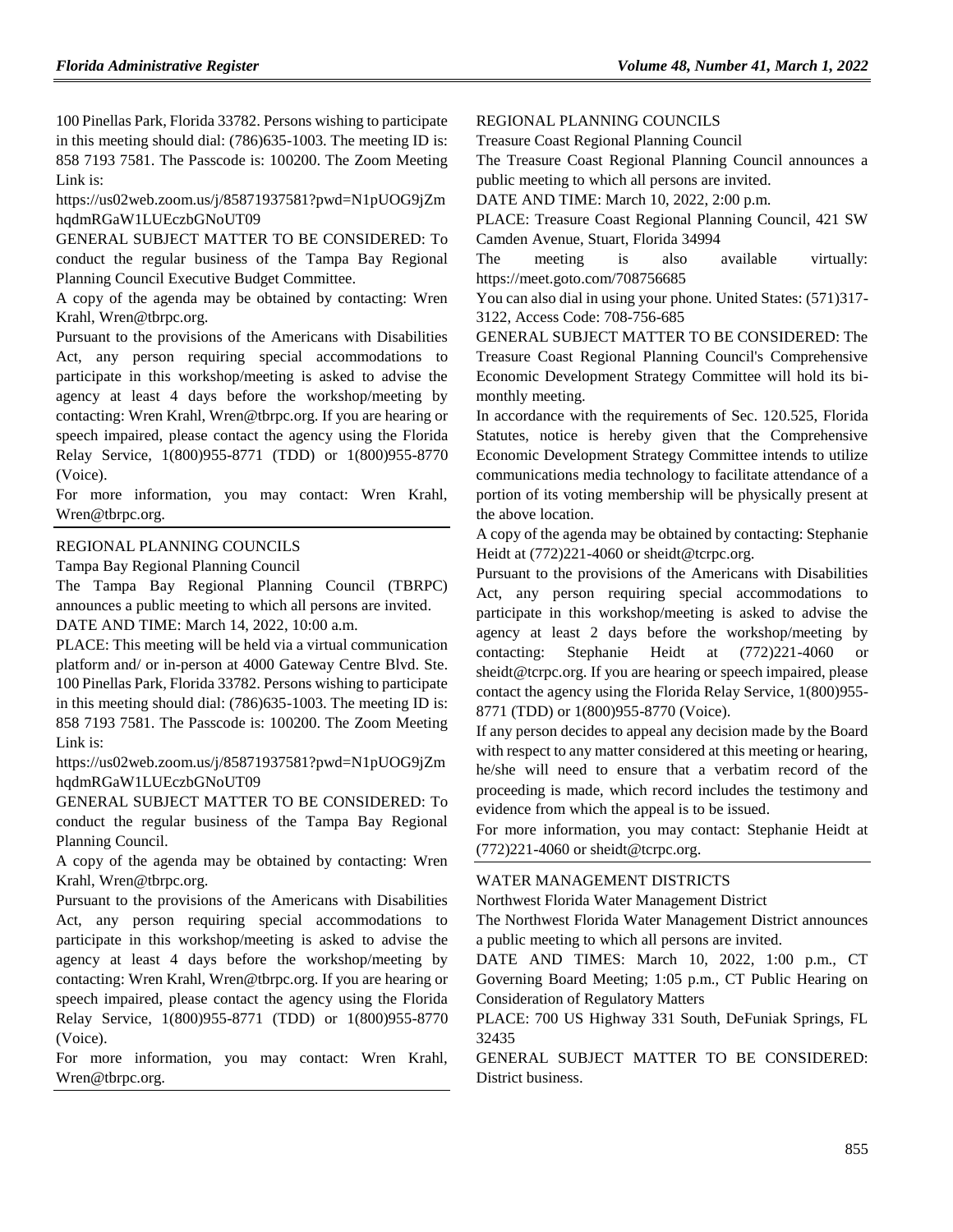NOTE: One or more Governing Board members may attend and participate in the meetings by means of communications media technology.

A copy of the agenda may be obtained by contacting: Savannah Shell, (850)539-5999 or online at http://www.nwfwater.com/About/Governing-Board/Board-Meetings-Agendas.

Pursuant to the provisions of the Americans with Disabilities Act, any person requiring special accommodations to participate in this workshop/meeting is asked to advise the agency at least 72 hours before the workshop/meeting by contacting: Savannah Shell, (850)539-5999. If you are hearing or speech impaired, please contact the agency using the Florida Relay Service, 1(800)955-8771 (TDD) or 1(800)955-8770 (Voice).

If any person decides to appeal any decision made by the Board with respect to any matter considered at this meeting or hearing, he/she will need to ensure that a verbatim record of the proceeding is made, which record includes the testimony and evidence from which the appeal is to be issued.

#### [DEPARTMENT OF HEALTH](https://www.flrules.org/gateway/department.asp?id=64)

[Board of Nursing](https://www.flrules.org/gateway/organization.asp?id=332)

The Board of Nursing announces a telephone conference call to which all persons are invited.

DATE AND TIME: March 10, 2022, 1:30 p.m.

PLACE: Toll Free Number: 1(888)585-9008, 275-112-502

GENERAL SUBJECT MATTER TO BE CONSIDERED:

Probable Cause Panel Meeting for Public Disciplinary Cases. A copy of the agenda may be obtained by contacting: https://floridasnursing.gov/meeting-information/.

Pursuant to the provisions of the Americans with Disabilities Act, any person requiring special accommodations to participate in this workshop/meeting is asked to advise the agency at least 48 hours before the workshop/meeting by contacting: (850)245-4125. If you are hearing or speech impaired, please contact the agency using the Florida Relay Service, 1(800)955-8771 (TDD) or 1(800)955-8770 (Voice).

If any person decides to appeal any decision made by the Board with respect to any matter considered at this meeting or hearing, he/she will need to ensure that a verbatim record of the proceeding is made, which record includes the testimony and evidence from which the appeal is to be issued.

#### DEPARTMENT OF HEALTH

Board of Podiatric Medicine

The Board of Podiatric Medicine announces a public meeting to which all persons are invited.

DATE AND TIME: April 8, 2022, 9:00 a.m. ET

PLACE: Please join my meeting from your computer, tablet or phone using GoToMeeting at <https://meet.goto.com/877742005> or by phone (Toll Free)

1(877)309-2073 or (646)749-3129, using Access Code: 877- 742-005

GENERAL SUBJECT MATTER TO BE CONSIDERED: General board business involving discussion and actions, including, but not limited to general board business, licensure applications, rules and disciplinary matters.

A copy of the agenda may be obtained by contacting the board office at (850)245-4292 or by visiting our website at [https://floridaspodiatricmedicine.gov/meeting-information/.](https://floridaspodiatricmedicine.gov/meeting-information/)

Pursuant to the provisions of the Americans with Disabilities Act, any person requiring special accommodations to participate in this workshop/meeting is asked to advise the agency at least 7 days before the workshop/meeting by contacting the board office at (850)245-4292.

If you are hearing or speech impaired, please contact the agency using the Florida Relay Service, 1(800)955-8771 (TDD) or 1(800)955-8770 (Voice).

If any person decides to appeal any decision made by the Board with respect to any matter considered at this meeting or hearing, he/she will need to ensure that a verbatim record of the proceeding is made, which record includes the testimony and evidence from which the appeal is to be issued.

For more information, you may contact the board office at (850)245-4292.

#### [DEPARTMENT OF HEALTH](https://www.flrules.org/gateway/department.asp?id=64)

[Division of Children's Medical Services](https://www.flrules.org/gateway/organization.asp?id=333)

The Florida Department of Health/ Division of Children's Medical Services/ Early Steps Program announces a public meeting to which all persons are invited.

DATE AND TIME: March 22, 2022, 10:30 a.m. ET

PLACE: https://teams.microsoft.com/l/meetupjoin/19%3ameeting\_ZjA0NjRmZGQtNGE3Yy00OTg2LTlm MDUtYmU3NTQ3ZWRjYzNl%40thread.v2/0?context=%7b

%22Tid%22%3a%2228cd8f80-3c44-4b27-81a0-

cd2b03a31b8d%22%2c%22Oid%22%3a%2280ad896c-13a8- 4da8-9d38-aa4f05120752%22%7d

GENERAL SUBJECT MATTER TO BE CONSIDERED: The Florida Interagency Coordinating Council for Infants and Toddlers is conducting their quarterly meeting to assist and advise the Early Steps Program.

A copy of the agenda may be obtained by contacting: Liz.Gonzalez@flhealth.gov.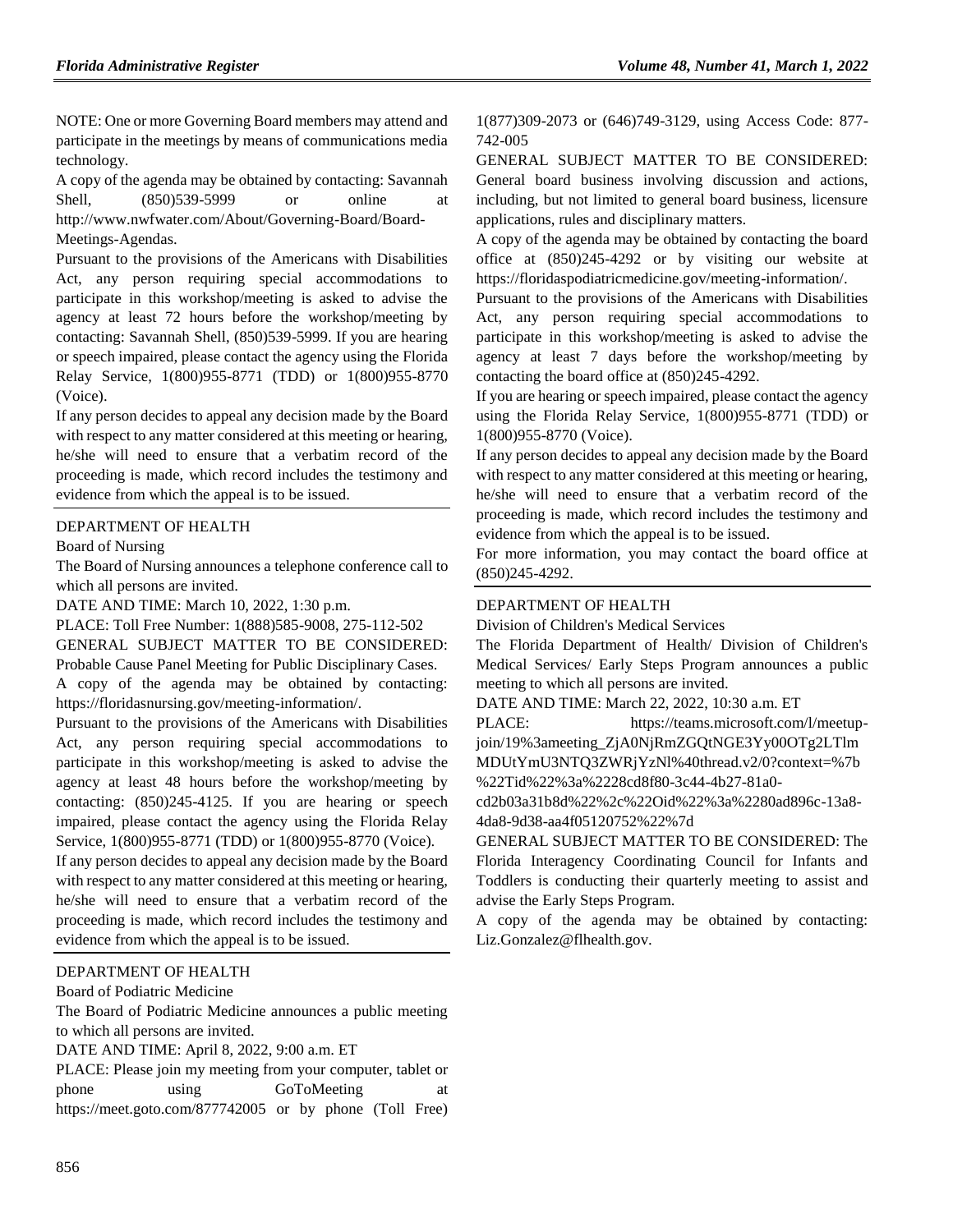Pursuant to the provisions of the Americans with Disabilities Act, any person requiring special accommodations to participate in this workshop/meeting is asked to advise the agency at least 3 days before the workshop/meeting by contacting: If you are hearing or speech impaired, please contact the agency using the Florida Relay Service, 1(800)955- 8771 (TDD) or 1(800)955-8770 (Voice).

For more information, you may contact: Liz.Gonzalez@flhealth.gov.

#### [DEPARTMENT OF HEALTH](https://www.flrules.org/gateway/department.asp?id=64)

[Division of Children's Medical Services](https://www.flrules.org/gateway/organization.asp?id=333)

The Child Abuse Death Review Circuit 4 Committee - Duval announces a public meeting to which all persons are invited. DATE AND TIME: March 18, 2022, 8:30 a.m. – 12:00 Noon PLACE: UF First Coast Child Protection Team, Conference Room, 4539 Beach Blvd, Bldg. 4100, Jacksonville, FL 32207 GENERAL SUBJECT MATTER TO BE CONSIDERED: The Committee will address administrative issues, review cases, and discuss the CADR Action Plan. A portion of the meeting is required by paragraph 383.412(3)(a), F.S. to be closed to the public to allow the Committee to discuss information that is confidential and exempt from public meetings and public records. This portion of the meeting will be announced at the meeting.

A copy of the agenda may be obtained by contacting: Vicki.Whitfield@flhealth.gov.

Pursuant to the provisions of the Americans with Disabilities Act, any person requiring special accommodations to participate in this workshop/meeting is asked to advise the agency at least 7 days before the workshop/meeting by contacting: Vicki.Whitfield@flhealth.gov. If you are hearing or speech impaired, please contact the agency using the Florida Relay Service, 1(800)955-8771 (TDD) or 1(800)955-8770 (Voice).

For more information, you may contact: Vicki.Whitfield@flhealth.gov.

#### [DEPARTMENT OF CHILDREN AND FAMILIES](https://www.flrules.org/gateway/department.asp?id=65)

[Critical Incident Rapid Response Team](https://www.flrules.org/gateway/organization.asp?id=1438)

The Department of Children and Families Family Safety and Preservation Program announces a public meeting to which all persons are invited.

DATE AND TIME: March 30, 2022, 10:00 a.m. – 1:00 p.m.

PLACE: Microsoft Teams-virtual platform

Microsoft Teams meeting

Join on your computer or mobile app

Click here to join the meeting

Join with a video conferencing device: 929981474@t.plcm.vc,

Video Conference ID: 112 273 505 1 Alternate VTC instructions

Or call in (audio only) (850)666-4692, 491453622# United States, Tallahassee, Phone Conference ID: 491 453 622# Find a local number | Reset PIN

GENERAL SUBJECT MATTER TO BE CONSIDERED: CIRRT Advisory Committee Meeting

A copy of the agenda may be obtained by contacting: Lisa Rivera at Lisa.Rivera@myflfamilies.com or (850)294-4765.

Pursuant to the provisions of the Americans with Disabilities Act, any person requiring special accommodations to participate in this workshop/meeting is asked to advise the agency at least 2 days before the workshop/meeting by contacting: Lisa Rivera at Lisa.Rivera@myflfamilies.com or (850)294-4765. If you are hearing or speech impaired, please contact the agency using the Florida Relay Service, 1(800)955- 8771 (TDD) or 1(800)955-8770 (Voice).

#### [DEPARTMENT OF ECONOMIC OPPORTUNITY](https://www.flrules.org/gateway/department.asp?id=73)

[Division of Workforce Services](https://www.flrules.org/gateway/organization.asp?id=1065)

The Reemployment Assistance Appeals Commission announces a public meeting to which all persons are invited. DATE AND TIME: March 9, 2022, 9:30 a.m.

PLACE: Reemployment Assistance Appeals Commission, 1211 Governors Square Boulevard, Suite 300, Tallahassee, Florida 32301. Attendance by telephone is also available by calling (850)988-5144 and entering phone conference ID: 385 351 95 #.

GENERAL SUBJECT MATTER TO BE CONSIDERED: Disposition of cases pending before the Reemployment Assistance Appeals Commission, and the Chairman's report. No public testimony will be taken.

A copy of the agenda may be obtained by contacting: the office of the Reemployment Assistance Appeals Commission at RAAC.Inquiries@deo.myflorida.com or by visiting https://www.floridajobs.org/Reemployment-Assistance-

Service-Center/reemployment-assistance-appeals-

commission/about-the-reemployment-assistance-appealscommission/raac-notices.

Pursuant to the provisions of the Americans with Disabilities Act, any person requiring special accommodations to participate in this workshop/meeting is asked to advise the agency at least 24 hours before the workshop/meeting by contacting: The Commission Clerk at (850)692-0180. If you are hearing or speech impaired, please contact the agency using the Florida Relay Service, 1(800)955-8771 (TDD) or 1(800)955- 8770 (Voice).

For more information, you may contact: The Commission Clerk at (850)692-0180.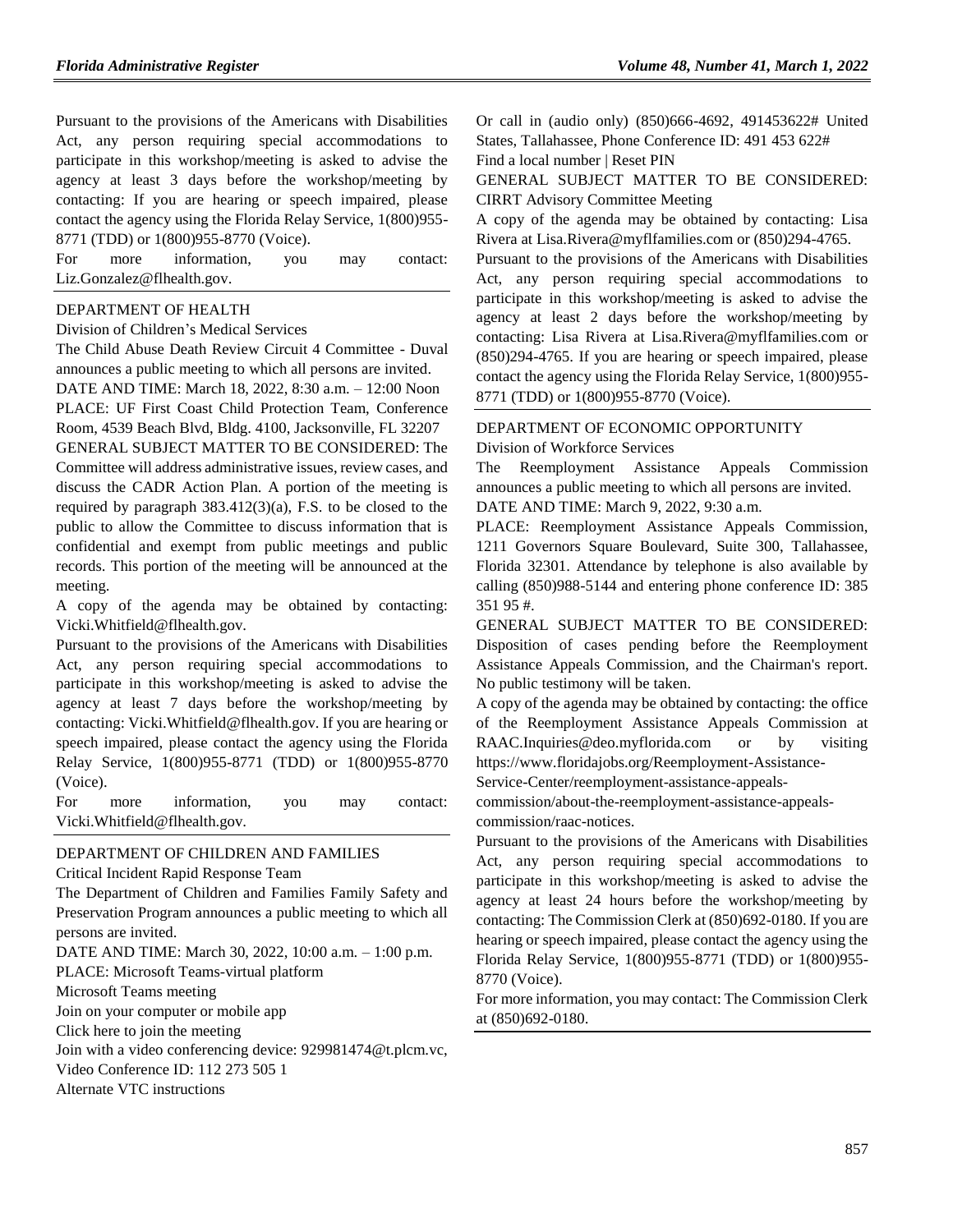### [HARDEE COUNTY ECONOMIC DEVELOPMENT](https://www.flrules.org/gateway/organization.asp?id=810)  **[AUTHORITY](https://www.flrules.org/gateway/organization.asp?id=810)**

The Economic Development Authority announces a public meeting to which all persons are invited.

DATE AND TIME: Tuesday, March 22, 2022, 8:30 a.m.

PLACE: Hardee County BOCC Commission Chambers

GENERAL SUBJECT MATTER TO BE CONSIDERED: The Hardee County Economic Development Authority (Independent Board) will meet on Tuesday, March 22, 2022, 8:30 a.m.

The meeting will be held in the County Commission Chambers, Room 102, 412 West Orange Street, Wauchula, Florida.

A copy of the agenda may be obtained by contacting: NA

Pursuant to the provisions of the Americans with Disabilities Act, any person requiring special accommodations to participate in this workshop/meeting is asked to advise the agency at least 2 days before the workshop/meeting by contacting: call 1(863)773-9430. If you are hearing or speech impaired, please contact the agency using the Florida Relay Service, 1(800)955-8771 (TDD) or 1(800)955-8770 (Voice).

For more information, you may contact: call 1(863)773-9430.

#### [ENTERPRISE FLORIDA, INC.](https://www.flrules.org/gateway/organization.asp?id=680)

The Enterprise Florida, Inc. and the Florida Defense Support Task Force announces a public meeting to which all persons are invited.

DATE AND TIME: Thursday, March 17, 2022, 9:00 a.m. ET – 11:30 p.m. ET

PLACE: Hilton St. Augustine Historic Bayfront, 32 Avenida Menendez, St. Augustine, FL 32084

GENERAL SUBJECT MATTER TO BE CONSIDERED: This meeting will discuss proposed actions that will assist in preserving, protecting and enhancing Florida's military installations and missions.

A copy of the agenda may be obtained by contacting: Michelle Griggs, (850)298-6640, mgriggs@enterpriseflorida.com or https://www.enterpriseflorida.com/wp-

content/uploads/FDSTF-Agendas-2022.pdf

Pursuant to the provisions of the Americans with Disabilities Act, any person requiring special accommodations to participate in this workshop/meeting is asked to advise the agency at least 1 days before the workshop/meeting by contacting: Michelle Griggs, (850)298-6640, mgriggs@enterpriseflorida.com. If you are hearing or speech impaired, please contact the agency using the Florida Relay Service, 1(800)955-8771 (TDD) or 1(800)955-8770 (Voice). For more information, you may contact: Terry McCaffrey,

(850)298-6652, tmccaffrey@enterpriseflorida.com.

#### [PANHANDLE PUBLIC LIBRARY COOPERATIVE](https://www.flrules.org/gateway/organization.asp?id=1317)  **[SYSTEM](https://www.flrules.org/gateway/organization.asp?id=1317)**

The Panhandle Public Library Cooperative System (PPLCS) announces a public meeting to which all persons are invited. DATE AND TIME: March 16, 2022, 10:00 a.m.

PLACE: the PPLCS office located at 2862 Madison St., Marianna, FL 32448

GENERAL SUBJECT MATTER TO BE CONSIDERED: regular board meeting materials

A copy of the agenda may be obtained by contacting: Cynthia at cdelahunt@pplcs.net or (850)482-9296.

Pursuant to the provisions of the Americans with Disabilities Act, any person requiring special accommodations to participate in this workshop/meeting is asked to advise the agency at least 3 days before the workshop/meeting by contacting: Cynthia at cdelahunt@pplcs.net or (850)482-9296. If you are hearing or speech impaired, please contact the agency using the Florida Relay Service, 1(800)955-8771 (TDD) or 1(800)955-8770 (Voice).

If any person decides to appeal any decision made by the Board with respect to any matter considered at this meeting or hearing, he/she will need to ensure that a verbatim record of the proceeding is made, which record includes the testimony and evidence from which the appeal is to be issued.

For more information, you may contact: Cynthia at cdelahunt@pplcs.net or (850)482-9296.

#### [KIMLEY-HORN AND ASSOCIATES, INC.](https://www.flrules.org/gateway/organization.asp?id=996)

The Lake County announces a hearing to which all persons are invited.

DATE AND TIME: Tuesday, March 8, 2022. The County Commission meeting will begin at 9:00 a.m. with the Public Hearing to be held after that time as determined by the Board meeting agenda.

PLACE: To be held as an agenda item as part of the Lake County Board of County Commissioners meeting at the Lake County Administration Building in the Board Chambers (2nd floor), located at 315 W. Main Street, Tavares, Florida 32778. Due to limited occupancy for social distancing, we recommend interested persons to attend the Public Hearing virtually via Zoom with a computer or smart device. All information regarding the Board meeting and how to participate in virtual meetings is available on the Lake County Board of County Commissioners Board Meetings website at: https://lakecountyfl.gov/board-of-county-

commissioners/board-meetings. The Zoom link and the call-in number to the Board meeting will also be available at the website link listed above on the day of the presentation.

GENERAL SUBJECT MATTER TO BE CONSIDERED: The purpose of this study is to provide a preferred alignment that will continue the extension of CR 455/Hartle Road from Lost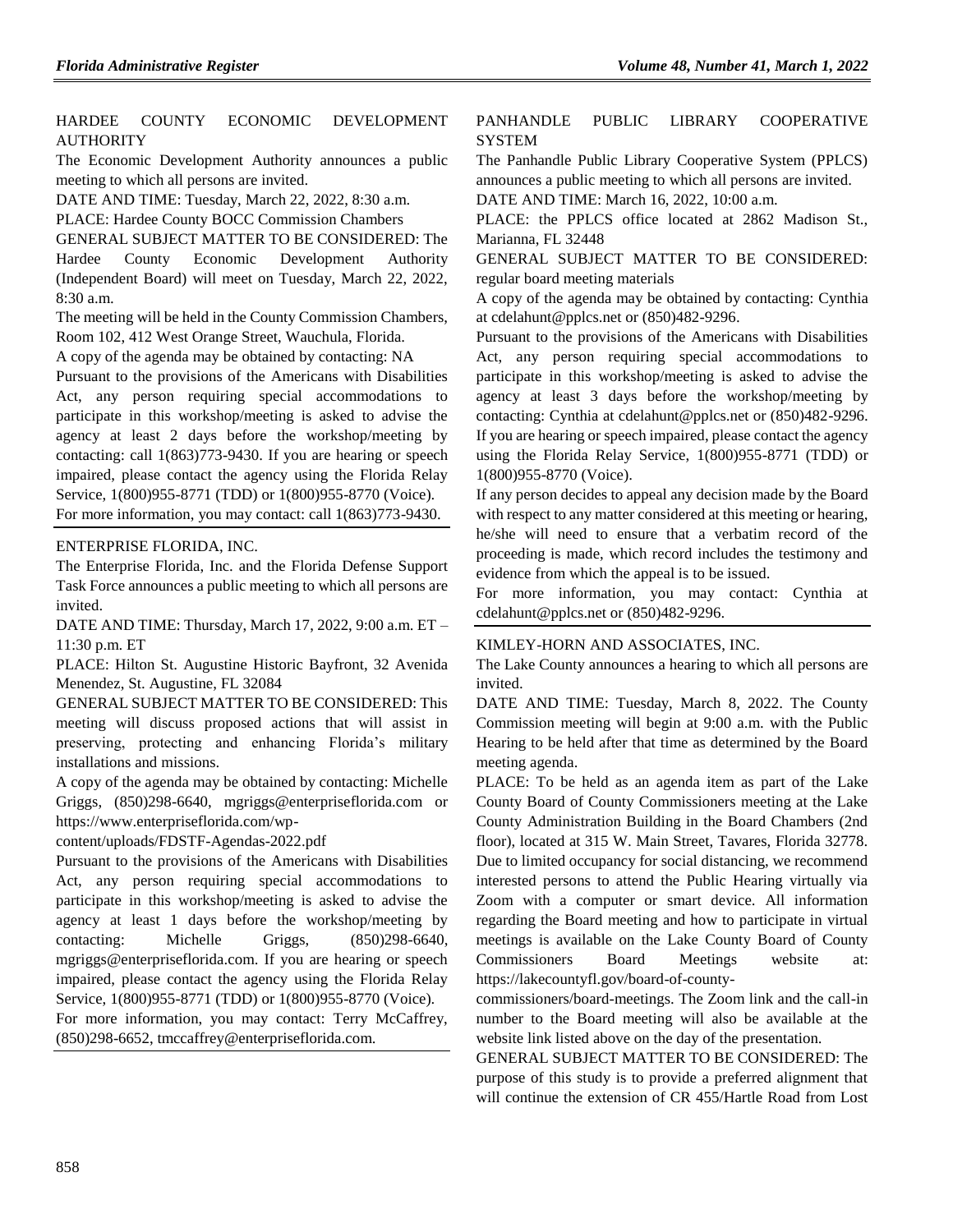Lake Road to Johns Lake Road and then south to Hartwood Marsh Road. Additional information about this study is available on the project website at: https://lakecountyfl.gov/engineering/CR-455-Phase-2. The hearing will focus on the Recommended (Build) Alternative. The other Evaluated Build Alternatives will also be presented. Oral statements can be made during the designated time during the Public Hearing. In addition, persons wishing to submit written comments, in place of or in addition to oral statements, may do so at the hearing or by sending them to George Gadiel, Project Manager, by either email (ggadiel@lakecountyfl.gov) or by mail (350 N. Sinclair Avenue, Tavares, FL 32778). All written statements emailed or postmarked by March 18th, 2022 will be included in the records for this Public Hearing.

A copy of the agenda may be obtained by contacting: George Gadiel, Project Manager (ggadiel@lakecountyfl.gov) or by visiting https://lakecountyfl.gov/board-of-countycommissioners/board-meetings.

Pursuant to the provisions of the Americans with Disabilities Act, any person requiring special accommodations to participate in this workshop/meeting is asked to advise the agency at least 7 days before the workshop/meeting by contacting: Sharon Lewis, Lake County Title VI/Nondiscrimination and ADA Coordinator, at (352)253-9050 or selewis@lakecountyfl.gov. If you are hearing or speech impaired, please contact the agency using the Florida Relay Service, 1(800)955-8771 (TDD) or 1(800)955-8770 (Voice).

For more information, you may contact: Lake County Project Manager George Gadiel, PE, Public Works Department, at (352)253-9092 or ggadiel@lakecountyfl.gov.

#### [THE CORRADINO GROUP, INC.](https://www.flrules.org/gateway/organization.asp?id=1048)

The Florida Department of Transportation (FDOT) District Four announces a public meeting to which all persons are invited.

DATE AND TIMES: Thursday, March 10, 2022: The Virtual Public Meeting is scheduled for 5:00 p.m. – 6:00 p.m.; The Inperson Construction Open House is scheduled for 6:00 p.m. – 7:00 p.m.

PLACE: City of Port St. Lucie City Hall, 121 SW Port St. Lucie Blvd., Building A, First Floor, Port St. Lucie, FL 34984

GENERAL SUBJECT MATTER TO BE CONSIDERED: Financial Management No.: 443595-1-52-01

Project Description: SR-716/Port St. Lucie Boulevard over Long Creek & N. Fork of the St. Lucie River Bridge in the City of Port St. Lucie, Florida

Project improvements include removing the existing deteriorated east and west seawalls (concrete caps and steel sheet piles) and replacing with rubble riprap slope protection, and repairing the existing spalls in the concrete piles and concrete beams at various locations. Work will take place

during the daytime and be sequenced to reduce the effects of construction on the community. Work will be performed from barges within the waterway. Temporary single lane closures may be required for up to three (3) consecutive hours at one time for the loading and un-loading of construction materials. The channel will remain open to marine traffic for the duration of construction. Construction will occur in phases to minimize impacts to the public. Detailed lane closure information will be provided weekly in the FDOT traffic report.

Construction will begin March 19, 2022 and is estimated to be completed in fall 2022. The estimated construction cost is \$1,436,682.

Public participation is solicited without regard to race, color, national origin, age, sex, religion, disability, or family status. Persons who require translation services (free of charge) should contact Mr. Aaron Watt, P.E., FDOT Project Manager, at (772)429-4938 or by email at aaron.watt@dot.state.fl.us.

A copy of the agenda may be obtained by contacting: No agenda

Pursuant to the provisions of the Americans with Disabilities Act, any person requiring special accommodations to participate in this workshop/meeting is asked to advise the agency at least 7 days before the workshop/meeting by contacting: Mr. Aaron Watt, P.E., FDOT Project Manager, at (772)429-4938 or by email at aaron.watt@dot.state.fl.us. If you are hearing or speech impaired, please contact the agency using the Florida Relay Service, 1(800)955-8771 (TDD) or 1(800)955-8770 (Voice).

For more information, you may contact: Samantha Kayser, Community Outreach Specialist, at (772)579-5479 or by email at skayser@corradino.com.

#### [SCALAR CONSULTING GROUP INC.](https://www.flrules.org/gateway/organization.asp?id=1133)

The Florida Department of Transportation (FDOT) announces a public meeting to which all persons are invited.

DATE AND TIME: Thursday, March 10, 2022, 5:30 p.m.

PLACE: Virtually on GoTo Webinar; By phone at (415)655- 0052 with passcode 783-287-684; In-Person at the Satellite Beach Civic Center, located inside the Scotty Culp Municipal Complex.

GENERAL SUBJECT MATTER TO BE CONSIDERED: A public meeting will be held regarding project plans on State Road (S.R.) A1A from north of Pineda Causeway (S.R. 404) to south of Sherry Lee Lane (36th Street) in Brevard County. (FPID no. 445214-1)

The purpose of this project is to repave this section of S.R. A1A and improve safety by constructing a grassed median from north of Pineda Causeway to south of School Avenue. The public meeting is being held to present information and receive community feedback.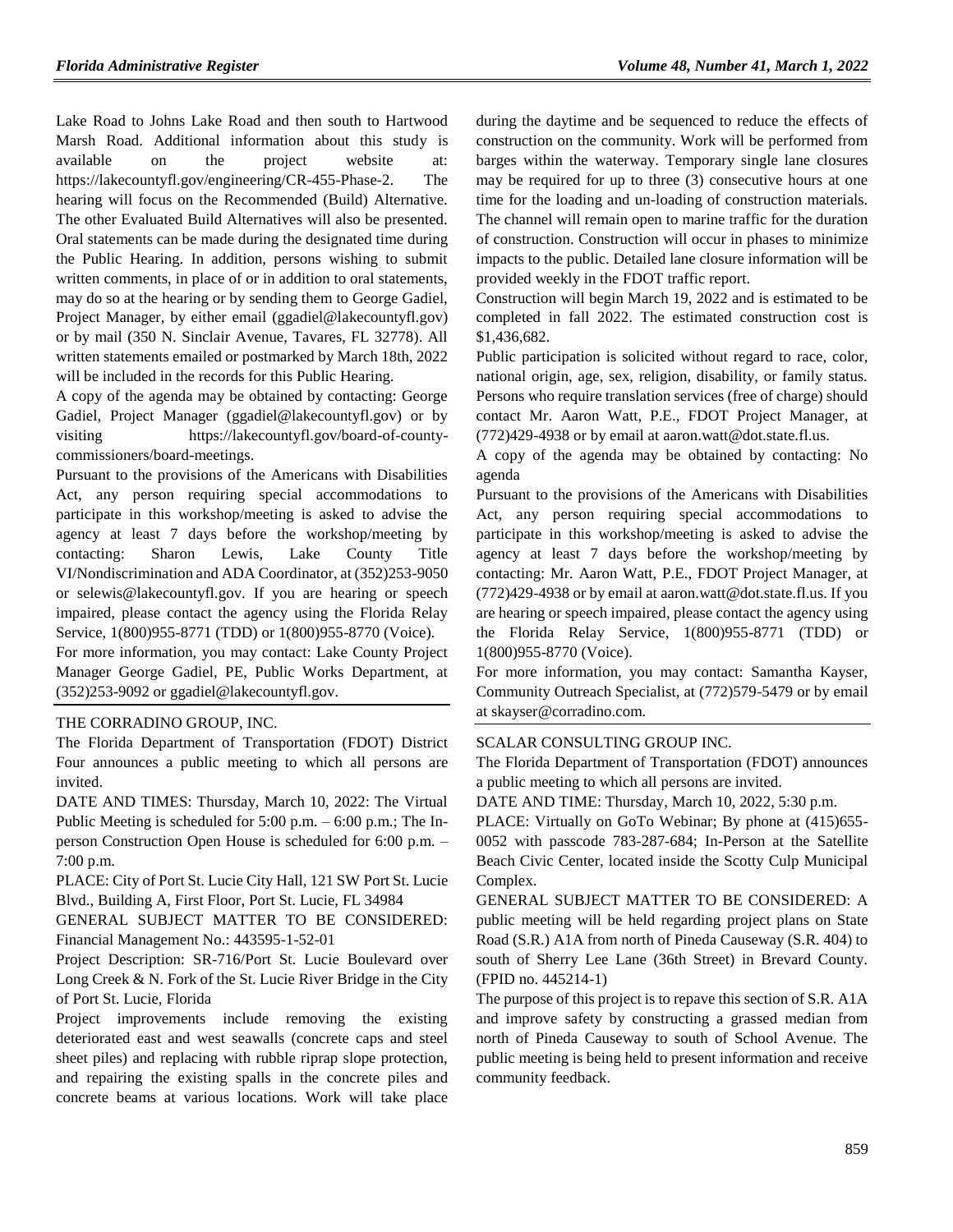The Department is offering multiple ways for the community to participate in the meeting. All participants, regardless of platform they choose, will receive the same information on the proposed project.

Virtual Option: Interested persons may join the Virtual Public Meeting (VPM) from a computer, tablet, or mobile device. A VPM is a free live presentation or webinar over the internet. For this option, advance registration is required by visiting https://tinyurl.com/SRA1AResurfacing.

Once registered, participants will receive a confirmation email containing information about joining the meeting online. Please note, Internet Explorer cannot be used to register or attend this webinar. If joining online, please allow adequate log-in time to view the presentation in its entirety.

Phone Option (Listen Only): Participants may join the meeting in listen-only mode by dialing (415)655-0052 and entering the passcode 783-287-684 when prompted.

In-Person Open House Option: Participants may attend in person by going to the Satellite Beach Civic Center, located at 565 Cassia Blvd., Satellite Beach, FL 32937, inside the Scotty Culp Municipal Complex anytime between 5:30 p.m. – 7:30 p.m. to view a looping presentation and project displays, speak with project team members, and submit comments or questions. If attending in person, please remember to follow all safety and sanitation guidelines. If you are feeling unwell, please consider attending the meeting virtually or by phone.

Attendees will be asked to follow all safety and sanitation guidelines as well as adhere to any local ordinances. Persons who are not feeling well should not attend the in-person meeting.

All meeting materials, including the presentation, will be available on the project website at www.cflroads.com/project/445214-1 prior to the meeting.

FDOT is sending notices to all property owners, business owners, interested persons and organizations to provide the opportunity to offer comments and express their views regarding this project and the proposed improvements.

Public participation is solicited without regard to race, color, national origin, age, sex, religion, disability, or family status. Persons wishing to express their concerns relative to FDOT compliance with Title VI may do so by contacting Jennifer Smith, FDOT District Five Title VI Coordinator, at Jennifer.Smith2@dot.state.fl.us.

A copy of the agenda may be obtained by contacting: Not applicable.

Pursuant to the provisions of the Americans with Disabilities Act, any person requiring special accommodations to participate in this workshop/meeting is asked to advise the agency at least seven (7) days before the workshop/meeting by contacting: FDOT Manager Taleb Shams, P.E., at (386)943- 5231, or by email at Taleb.Shams@dot.state.fl.us. If you are hearing or speech impaired, please contact us by using the Florida Relay Service, 1(800)955-8771 (TDD) or 1(800)955- 8770 (Voice). If you are hearing or speech impaired, please contact the agency using the Florida Relay Service, 1(800)955- 8771 (TDD) or 1(800)955-8770 (Voice).

For more information, you may contact: FDOT Manager Taleb Shams, P.E., by phone at (386)943-5231, by email at Taleb.Shams@dot.state.fl.us, or U.S. mail at Florida Department of Transportation, 719 S. Woodland Blvd., M.S. 542, DeLand, FL 32720. Information about this project is also available online at www.cflroads.com. Simply type 445214-1 in the search box, click "go" and then select the project. We encourage you to participate in the S.R. A1A Resurfacing public meeting.

# Section VII Notice of Petitions and Dispositions Regarding Declaratory Statements

### [DEPARTMENT OF HEALTH](https://www.flrules.org/gateway/department.asp?id=64)

[Board of Nursing](https://www.flrules.org/gateway/organization.asp?id=332)

NOTICE IS HEREBY GIVEN that the Board of Nursing has issued an order disposing of the petition for declaratory statement filed by Tish Haight, APRN on June 23, 2021. The following is a summary of the agency's disposition of the petition: The Notice of Petition for Declaratory Statement was published in Volume 47, No. 124, of the June 28, 2021, Florida Administrative Register. The petitioner seeks a Declaratory Statement from the Board regarding the interpretation of Section 464.003, F.S., as to whether the continuous IV infusion of non-anesthetic Ketamine for acute pain expected to be of a longer duration to patients at Sarasota Memorial Hospital in Sarasota, Florida, is within Petitioner's scope of practice as an advanced practice registered nurse (APRN), under the circumstances as outlined in the petition. At the duly-noticed public meeting held on August 5, 2021, in Fort Lauderdale, Florida, the Board discussed the Petition and found that under the specific facts of the petition, it is within the scope of Petitioner's specific and particular education, training and experience to administer medication pursuant to an order of a duly authorized practitioner and that an APRN is responsible and accountable for making decisions that are based upon her educational preparation and nursing experience. The Board also found that relevant to the administration of the ketamine, that as long as the administration dose example listed in the petition was an example of a per hour dose, the administration of continuous infusions of low dose ketamine ordered by one of the physicians listed is in the petition, is within Petitioner's scope of practice. The Board's Order was filed on August 24, 2021.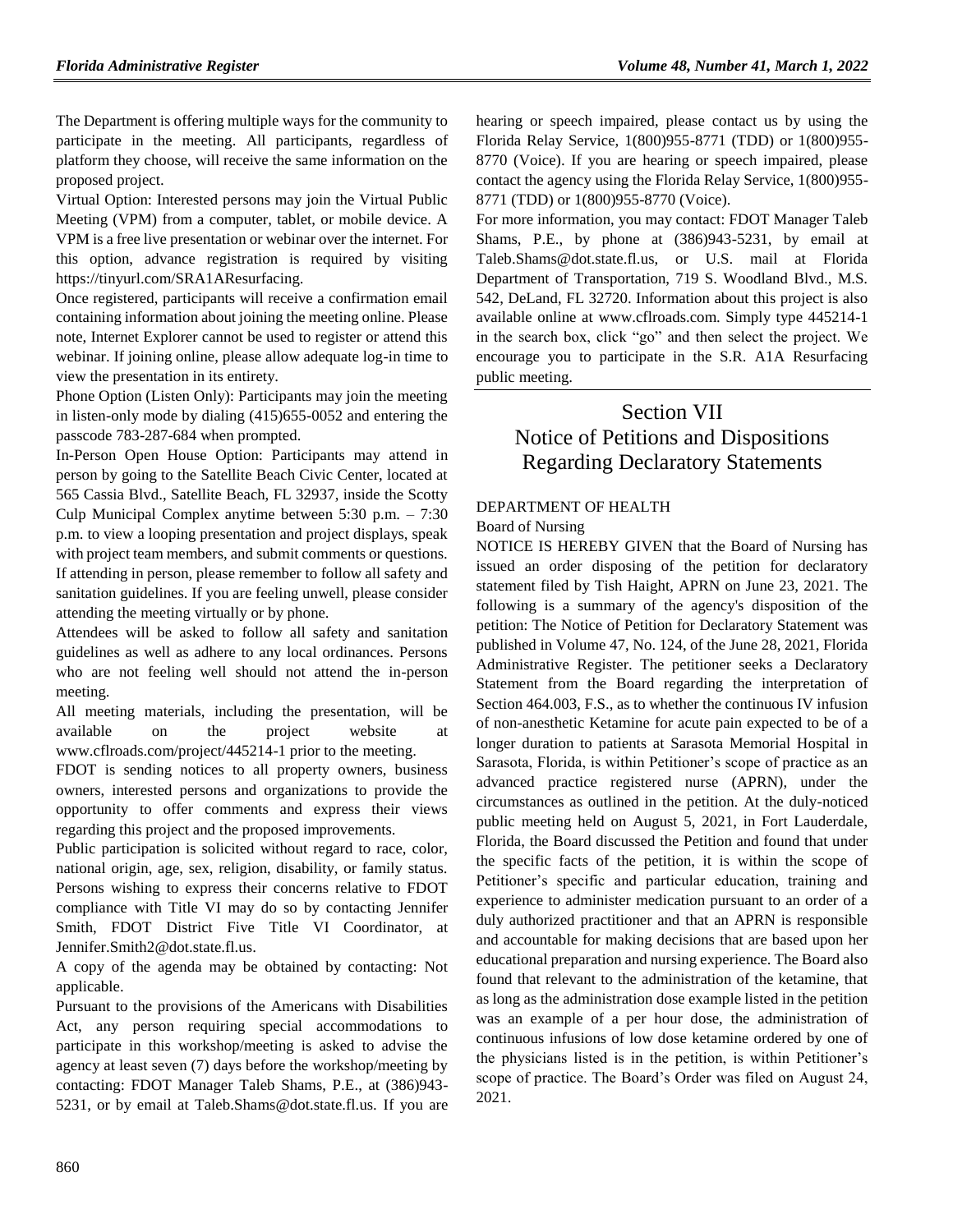A copy of the Order Disposing of the Petition for Declaratory Statement may be obtained by contacting: Joe R. Baker, Jr., Executive Director, Board of Nursing, 4052 Bald Cypress Way, Bin #C02, Tallahassee, Florida 32399, info@floridasnursing.gov, or by telephone at (850)245-4125.

## Section VIII Notice of Petitions and Dispositions Regarding the Validity of Rules

Notice of Petition for Administrative Determination has been filed with the Division of Administrative Hearings on the following rules:

## NONE

Notice of Disposition of Petition for Administrative Determination has been filed with the Division of Administrative Hearings on the following rules:

## **NONE**

# Section IX Notice of Petitions and Dispositions Regarding Non-rule Policy Challenges

## NONE

Section X Announcements and Objection Reports of the Joint Administrative Procedures **Committee** 

## NONE

## Section XI Notices Regarding Bids, Proposals and Purchasing

[DEPARTMENT OF EDUCATION](https://www.flrules.org/gateway/department.asp?id=6)

[Florida International University](https://www.flrules.org/gateway/organization.asp?id=206)

FIU-CSC MEP Consultant 2022

NOTICE TO PROFESSIONAL CONSULTANTS

The Florida International University Board of Trustees announces that Professional Services in the discipline of MECHANICAL/ELECTRICAL ENGINEERING will be required for Continuing Services projects at FIU.

Project Location: Modesto A. Maidique Campus (MMC), Biscayne Bay Campus (BBC), Engineering Center (EC), and other properties in Florida managed by FIU.

Project Description: Continuing Services Projects are specific projects for Mechanical, Electrical, and Plumbing for renovations, alterations, and additions that have a basic construction budget estimated to be \$4,000,000 or less, or studies for which the fee for professional services is \$500,000 or less.

Term of Contract: Any contract resulting from the selection of a professional consultant (or consultants) to provide these services shall require the consultant to be available on an asneeded basis for the Fiscal Year, July 1 – June 30. One contract will be awarded to one firm. This contract will be awarded for an initial period of one-year with Owner's option to renew the contract, at its sole discretion, for additional one-year periods, however, in no event to exceed a total of five successive years. Selection Process: Selection of finalists for interviews will be made on the basis of qualifications, including experience and ability; past experience; administrative ability, quality control capability, and qualification of the firm's personnel and staff. The final ranking shall be determined based on oral presentations and references. The Selection Committee may reject all proposals and stop the selection process at any time. Instructions:

Firms desiring to apply for consideration shall submit a letter of application. The letter of application should have attached:

1. A completed "Florida International University Professional Qualifications Supplement (FIUPQS)." The latest version of official FIUPQS forms (FIUPQS\_06\_21) must be downloaded from the FIU website at [https://facilities.fiu.edu/projects/FIUMEPConsultant2022.htm.](https://facilities.fiu.edu/projects/FIUMEPConsultant2022.htm) Applications on any other form will not be considered.

2. A copy of the applicant's current Professional Registration Certificate from the appropriate Governing board. An applicant must be properly registered at the time of application to practice its profession in the State of Florida. If the applicant is a corporation, it must be properly chartered by the Florida Department of State to operate in Florida.

Submit Seven (7) bound copies of the required proposal data and one CD or USB flash drive or other clearly labeled electronic media) copy in Adobe Acrobat PDF format of the requested qualifications to: Selection Committee, Florida International University, Facilities Planning, Campus Support Complex, 11555 S.W. 17th St., Room CSC142, Modesto A. Maidique Campus, Miami, Florida 33199. Applications that do not comply with the above instructions will not be considered. Application material will not be returned. The University reserves the right to suspend or discontinue the selection process at any time and to return or reject any or all submissions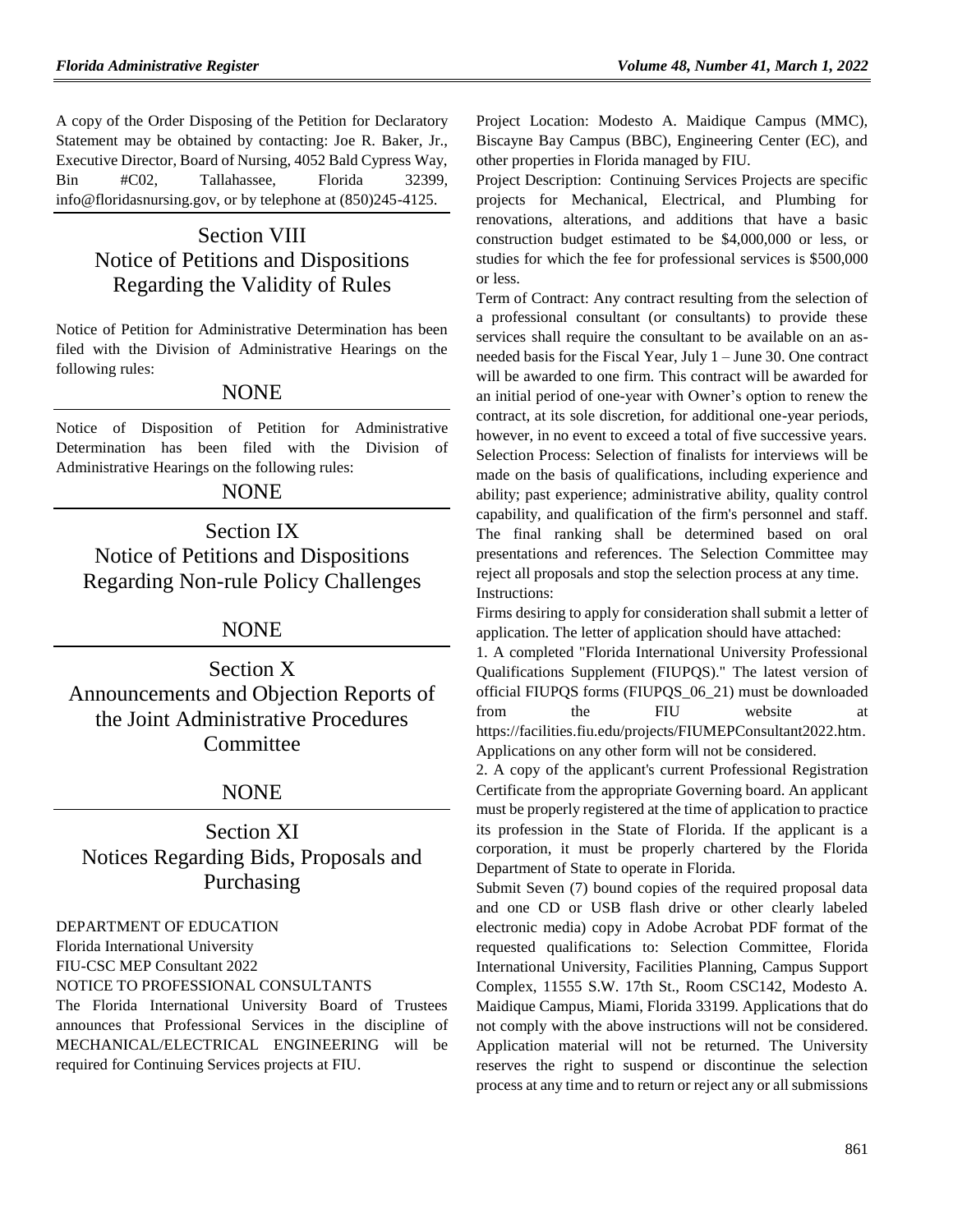of qualifications without obligation to the respondent. The award of this contract is subject to availability of funds.

GENERAL REQUIREMENTS: Any plans and specifications prepared by the Design Professional are subject to reuse in accordance with the provisions of Section 287.055, Florida Statutes. As required by Section 287.133, Florida Statutes, a consultant may not submit a proposal for this project if it is on the convicted vendor list for a public entity crime committed within the past 36 months. The selected consultant must warrant that it will neither utilize the services of, nor contract with, any supplier, subcontractor, or consultant in excess of the threshold amount provided in Section 287.017, Florida Statutes for CATEGORY TWO in connection with this project for a period of 36 months from the date of their being placed on the convicted vendor list.

FIU HAS CREATED STANDARD CONTRACT FORMS AND STANDARD INSURANCE REQUIREMENTS APPLICABLE TO A/E'S FOR A/E SERVICES TO PROVIDE FOR AN EFFICIENT AND EFFECTIVE PROCESS. THESE FORMS ARE AVAILABLE FOR REVIEW AND CAN BE FOUND AT [http://facilities.fiu.edu/formsandstandards.htm.](http://facilities.fiu.edu/formsandstandards.htm)

ALL APPLICANTS SHOULD REVIEW THE APPLICABLE FIU CONTRACT FORM AND STANDARD INSURANCE REQUIREMENTS CAREFULLY PRIOR TO MAKING A DECISION AS TO WHETHER OR NOT TO RESPOND TO THIS ADVERTISEMENT.

FIU's Standard Contracts for Continuing Services are being revised to (i) be consistent with the increased dollar amount limits for construction and studies per Section 287.055, Florida Statutes, enacted by the 2020 Florida Legislature and BOG Regulation 14.004, and (ii) incorporate the terms of Section 448.095, Florida Statutes, which became effective on January 1, 2021 The selected consultant must certify that it is registered with and uses the U.S. Department of Homeland Security's E-Verify system to verify the employment eligibility of all new employees hired by the design consultant during the term of the contract. If the design consultant enters into a contract with a subcontractor to perform work or provide services pursuant to the contract, design consultant shall likewise require the subcontractor to comply with the requirements of Section 448.095, Fla. Stat., and the subcontractor shall provide to the design consultant an affidavit stating that the subcontractor does not employ, contract with or subcontract with an unauthorized alien. All applicants should review Section 448.095, Fla. Stat. carefully.

The Project Fact Sheet, describes the selection process schedule for this Project and additional information regarding the Project scope, and may be obtained from the project website [https://facilities.fiu.edu/projects/FIUMEPConsultant2022.htm.](https://facilities.fiu.edu/projects/FIUMEPConsultant2022.htm) In order to minimize the possibility of unethical pressures or influences on the recommendations of the Selection Committee, direct contact with the committee members is not permitted. Requests for meetings by individual firms will not be granted. Committee members and selection schedule milestone dates can be found in the Project Fact Sheet.

Once the firm acquires and reviews the required forms including instructions, any question or explanation desired by an applicant regarding the project or any part of the process must be requested in writing to [griffith@fiu.edu](mailto:griffith@fiu.edu) cc: angpaz@fiu.edu. Responses to questions and requests for information will be posted on the project website. An effort will be made to respond to all applicant questions; however, the University is not obligated to and may choose not to answer every question. The last day questions or inquiries will be considered prior to final interviews for this project will be announced on the project website once the date for interviews has been determined.

Should a change in schedule become necessary, updated information will be posted on the project website [https://facilities.fiu.edu/projects/FIUMEPConsultant2022.htm.](https://facilities.fiu.edu/projects/FIUMEPConsultant2022.htm) All future notices will be posted on the website. Applicants should check the website daily.

SUBMIT QUALIFICATIONS TO: Selection Committee, Florida International University, Facilities Planning, Campus Support Complex, 11555 S.W. 17th St., Room #142, Modesto A. Maidique Campus, Miami, Florida 33199. Submittals must be received between 8:30 a.m. – 12:30 p.m. OR 1:30 p.m. – 4:00 p.m. local time, Thursday, March 31, 2022. Facsimile (FAX) submittals are not acceptable and will not be considered.

#### [DEPARTMENT OF TRANSPORTATION](https://www.flrules.org/gateway/department.asp?id=14)

District Five Ocala Operations Center Asphalt, Mill, Overlay, Parking Lot Striping

Bids will be received by the Florida Department of Transportation until 10:00 a.m. on Tuesday, March 22, 2022 for Level 4 Fixed Capital Outlay proposal DOT-ITB-22-5009- OCA, District Five Ocala Operations Center Asphalt, Mill, Overlay, Parking Lot Striping.

Complete advertisement information for this project is available on the Vendor Bid System at [https://www.myflorida.com/apps/vbs/vbs\\_www.main\\_menu](https://gcc02.safelinks.protection.outlook.com/?url=https%3A%2F%2Fwww.myflorida.com%2Fapps%2Fvbs%2Fvbs_www.main_menu&data=04%7C01%7CAngela.Richards%40dot.state.fl.us%7Cdf1047a650554d6a657108d9fad5f356%7Cdb21de5dbc9c420c8f3f8f08f85b5ada%7C0%7C0%7C637816619075153270%7CUnknown%7CTWFpbGZsb3d8eyJWIjoiMC4wLjAwMDAiLCJQIjoiV2luMzIiLCJBTiI6Ik1haWwiLCJXVCI6Mn0%3D%7C3000&sdata=gv0XqDPV%2FxNWWkYDTMW9Zq0Cgwj%2BPfqgfTPBh0i%2BMDQ%3D&reserved=0) (search by Number "DOT-ITB-22-5009-OCA") or by emailing D5.ProcurementQuestions@dot.state.fl.us.

#### [FISH AND WILDLIFE CONSERVATION COMMISSION](https://www.flrules.org/gateway/department.asp?id=68) CORBETT (BOARDWALK PHASE II) BID NO: FWC 21/22-73C

#### TITLE: CORBETT (BOARDWALK PHASE II)

The Florida Fish and Wildlife Conservation Commission is seeking competitive pricing for the removal and replacement of portions of existing boardwalks, and construction of new low boardwalk and benches, IN PALM BEACH COUNTY, in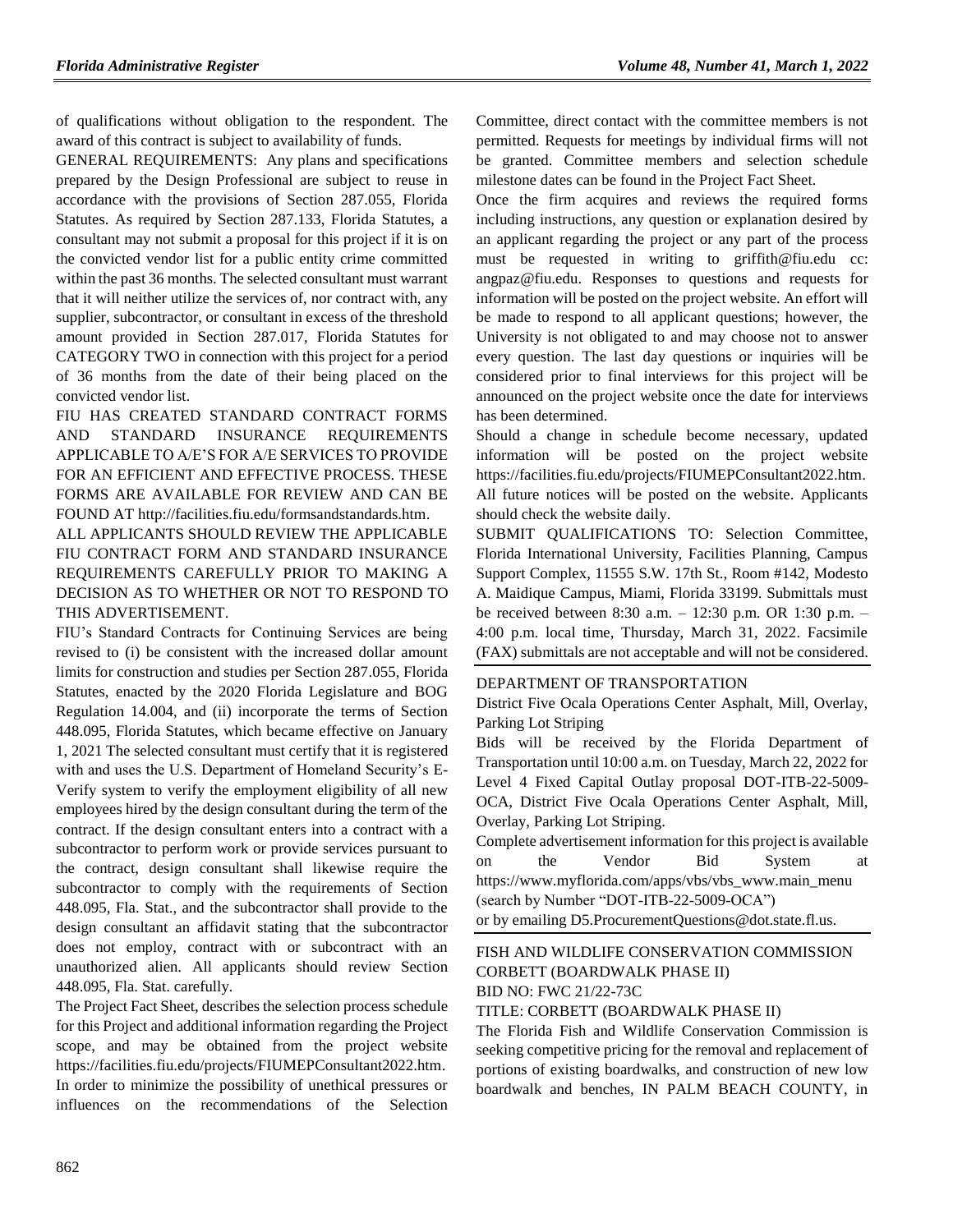accordance with the contract documents and Chapter 255 of the Florida Statutes.

To review the bid details:

Visit

[http://www.myflorida.com/apps/vbs/vbs\\_www.main\\_menu.](http://www.myflorida.com/apps/vbs/vbs_www.main_menu) Select Search Advertisements.

Choose FL Fish and Wildlife Conservation Commission from the Agency dropdown box.

Click the Advertisement Search button.

Choose the FWC 21/22-73C solicitation link to view the advertisement details.

From the Advertisement Details page, and the explorer site included in the Advertisement Details, you can download the PDF solicitation files for your reference.

NOTE: The Vendor Bid System (link provided above) is the posting location for all new and changing information regarding this solicitation. Interested bidders should continue to monitor this site for the entirety of the solicitation process.

Direct all questions to the Procurement Manager: Alyssa DeLong, Procurement Manager, Florida Fish & Wildlife Conservation Commission, 1875 ORANGE AVENUE EAST, Tallahassee FL, 32311–6160, Alyssa.Delong@myfwc.com, Phone: (850)717-8720

[ENTERPRISE FLORIDA, INC.](https://www.flrules.org/gateway/organization.asp?id=680)

FLORIDA DEFENSE SUPPORT TASK FORCE CONTINUING SERVICES CONTRACT 2022 REQUEST FOR QUALIFICATIONS (RFQ)

FLORIDA DEFENSE SUPPORT TASK FORCE

CONTINUING SERVICES CONTRACT 2022

The Florida Defense support task for is seeking qualified companies to provide responses to DTFRFQ22-001.

Enterprise Florida, Inc. (EFI) is requesting responses for the services of qualified consultants to complete a wide variety of military-related projects throughout the State of Florida to protect, promote, preserve and expand Florida military installations and missions. The contractors must demonstrate the experience, capability and approach required to effectively assist Florida in being fully prepared for proposed military and defense reductions, future realignments and consolidations as well as new basing decisions and expanding defense industry.

This RFQ is being used to determine what vendors may be qualified and whether to competitively procure contractual services, determining what solicitation process to use for a particular need, or researching general, special and/or technical specifications for a solicitation. A vendor's response to this RFQ is not an offer. Vendors submitting a response to this RFQ are not prohibited from responding to any related subsequent solicitation. EFI may use responses to this RFQ to prepare one or more competitive solicitations and as the basis for any subsequent vendor meetings.

Individuals, not-for-profit, and for-profit agencies may submit responses to this RFQ. Copies of this RFQ may be downloaded from the Enterprise Florida, Inc. (EFI) website [\(https://www.enterpriseflorida.com/military-defense/funding-](https://www.enterpriseflorida.com/military-defense/funding-contracts-rfps/)

[contracts-rfps/\)](https://www.enterpriseflorida.com/military-defense/funding-contracts-rfps/), or copies may be requested from Michelle Griggs, Manager, Contracts & Grants via email [mgriggs@enterpriseflorida.com,](mailto:mgriggs@enterpriseflorida.com) or calling (850)298-6640.

The deadline for submitting proposals for this RFQ to the Florida Defense Support Task Force (FDSTF) is April 8, 2022 by 5:00 p.m. ET.

THE ABOVE ANNOUNCEMENT WILL APPEAR IN THE FLORIDA ADMINISTRATIVE REGISTER AND ON THE EFI WEB SITE [\(https://www.enterpriseflorida.com/\)](https://www.enterpriseflorida.com/) ON March 1, 2022. PLEASE FORWARD ALL REQUESTS FOR COPIES OF THIS RFQ TO MICHELLE GRIGGS.

QUESTIONS ARE TO BE SUBMITTED IN WRITTEN FORMAT ONLY (EMAILS ACCEPTED) IN ACCORDANCE WITH SECTION 6 OF DTFRFQ22-001.

## Section XII **Miscellaneous**

Index of Administrative Rules Filed with the Secretary of State Pursuant to subparagraph  $120.55(1)(b)6. - 7$ ., F.S., the below list of rules were filed in the Office of the Secretary of State between 3:00 p.m., Tuesday, February 22, 2022 and 3:00 p.m., Monday, February 28, 2022.

| Rule No.    | <b>File Date</b> | <b>Effective</b><br><b>Date</b> |
|-------------|------------------|---------------------------------|
| 2-42.001    | 2/24/2022        | 3/16/2022                       |
| 5K-4.020    | 2/22/2022        | 3/14/2022                       |
| 6A-1.09422  | 2/23/2022        | 3/15/2022                       |
| 6A-1.09441  | 2/23/2022        | 3/15/2022                       |
| 6A-1.09963  | 2/23/2022        | 3/15/2022                       |
| 6A-1.094221 | 2/23/2022        | 3/15/2022                       |
| 6A-1.094224 | 2/23/2022        | 3/15/2022                       |
| 6A-4.003    | 2/23/2022        | 3/15/2022                       |
| 6A-4.0051   | 2/23/2022        | 3/15/2022                       |
| 6A-4.0164   | 2/23/2022        | 3/15/2022                       |
| 6A-5.0411   | 2/23/2022        | 3/15/2022                       |
| 6A-6.053    | 2/23/2022        | 3/15/2022                       |
| 6A-6.0652   | 2/23/2022        | 3/15/2022                       |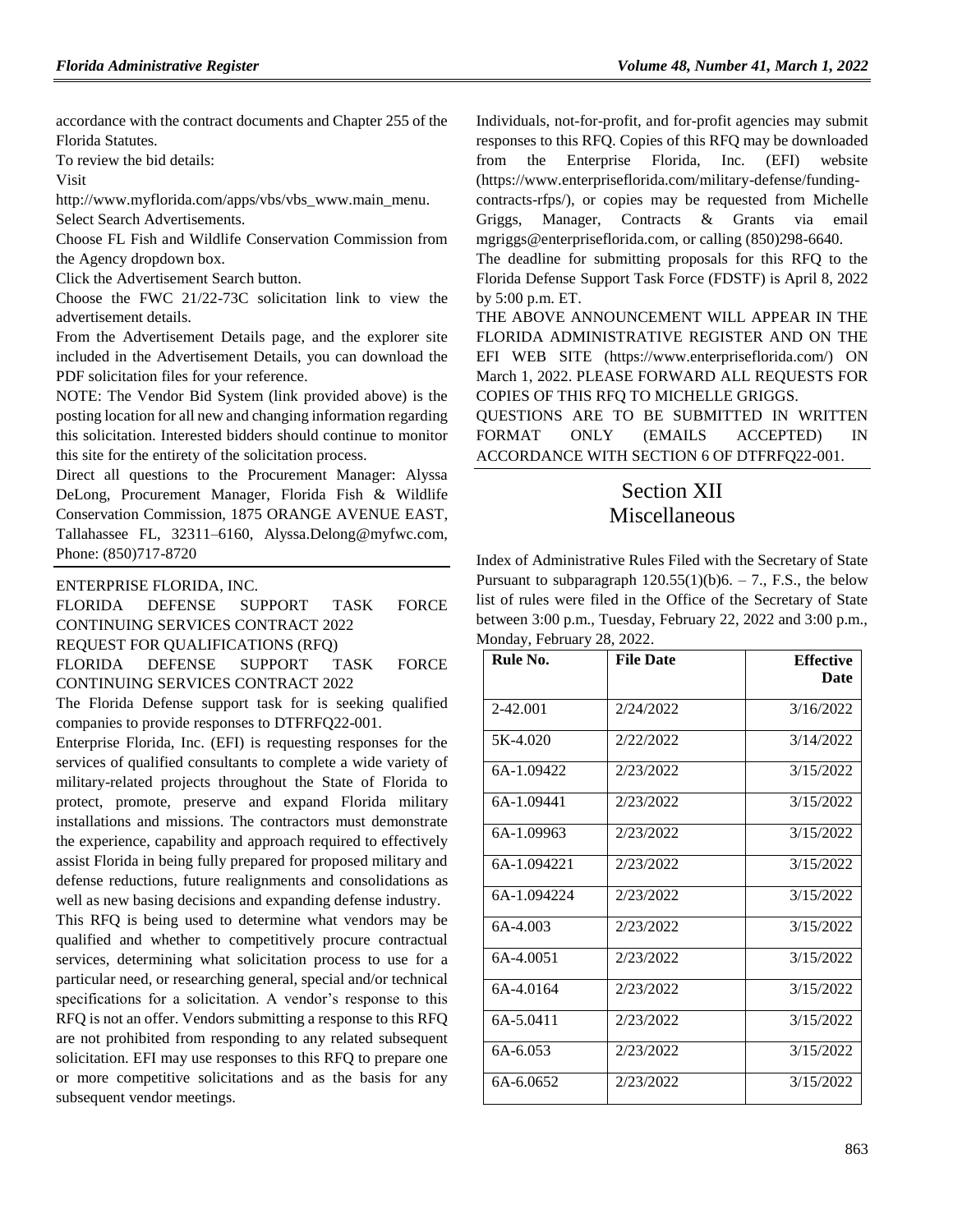| 6A-10.042      | 2/23/2022 | 3/15/2022 |
|----------------|-----------|-----------|
| 6A-10.0315     | 2/23/2022 | 3/15/2022 |
| 6A-14.092      | 2/23/2022 | 3/15/2022 |
| 6A-20.028      | 2/23/2022 | 3/15/2022 |
| 6A-20.0283     | 2/23/2022 | 3/15/2022 |
| 6M-4.610       | 2/28/2022 | 3/20/2022 |
| 6M-8.301       | 2/23/2022 | 3/15/2022 |
| 53ER22-8       | 2/24/2022 | 2/24/2022 |
| 53ER22-9       | 2/24/2022 | 2/24/2022 |
| 53ER22-10      | 2/24/2022 | 2/24/2022 |
| 53ER22-11      | 2/24/2022 | 2/24/2022 |
| 53ER22-12      | 2/24/2022 | 2/24/2022 |
| 53ER22-13      | 2/24/2022 | 2/24/2022 |
| 60D-5.004      | 2/25/2022 | 3/17/2022 |
| 60D-5.0041     | 2/25/2022 | 3/17/2022 |
| 61G14-22.012   | 2/24/2022 | 3/16/2022 |
| 60D-15.001     | 2/25/2022 | 3/17/2022 |
| 60D-15.002     | 2/25/2022 | 3/17/2022 |
| $65C - 28.017$ | 2/23/2022 | 3/15/2022 |
| 65C-28.022     | 2/28/2022 | 3/20/2022 |
| 65DER22-2      | 2/24/2022 | 2/24/2022 |

#### **LIST OF RULES AWAITING LEGISLATIVE APPROVAL SECTIONS 120.541(3), 373.139(7) AND/OR 373.1391(6), FLORIDA STATUTES**

| Rule No.             | <b>File Date</b> | <b>Effective</b><br>Date |
|----------------------|------------------|--------------------------|
| 5K-4.020             | 12/10/2021       | **/**/****               |
| 5K-4.035             | 12/10/2021       | **/**/****               |
| 5K-4.045             | 12/10/2021       | **/**/****               |
| 60FF1-5.009          | 7/21/2016        | **/**/****               |
| $60P-1.003$          | 12/8/2021        | **/**/****               |
| 60P <sub>2.002</sub> | 11/5/2019        | **/**/****               |
| 60P-2.003            | 11/5/2019        | **/**/****               |

| 62-600.405  | 11/16/2021 | **/**/**** |
|-------------|------------|------------|
| 62-600.705  | 11/16/2021 | **/**/**** |
| 62-600.720  | 11/16/2021 | **/**/**** |
| 64B8-10.003 | 12/9/2015  | **/**/**** |
| 69L-7.020   | 10/22/2021 | **/**/**** |

## [DEPARTMENT OF HIGHWAY SAFETY AND MOTOR](https://www.flrules.org/gateway/department.asp?id=15)  [VEHICLES](https://www.flrules.org/gateway/department.asp?id=15)

[Division of Motor Vehicles](https://www.flrules.org/gateway/organization.asp?id=42)

Establishment of Salty Rentals NSB, LLC, line-make MOKE Notice of Publication for a New Point

Franchise Motor Vehicle Dealer in a County of More than 300,000 Population

Pursuant to Section 320.642, Florida Statutes, notice is given that Cruise Car, Inc., intends to allow the establishment of Salty Rentals NSB, LLC, as a dealership for the sale of low-speed vehicle manufactured by Cruise Car, Inc. (line-make MOKE) at 1101 North Dixie Freeway, New Smyrna Beach, (Volusia County), Florida, 32168, on or after March 31, 2022.

The name and address of the dealer operator(s) and principal investor(s) of Salty Rentals NSB, LLC are dealer operator(s): John Kostoglou, 1101 North Dixie Freeway, New Smyrna Beach, Florida 32168; principal investor(s): John Kostoglou, 1101 North Dixie Freeway, New Smyrna Beach, Florida 32168; Lisa Cordell, 1101 North Dixie Freeway, New Smyrna Beach, Florida 32168

The notice indicates intent to establish the new point location in a county of more than 300,000 population, according to the latest population estimates of the University of Florida, Bureau of Economic and Business Research.

Certain dealerships of the same line-make may have standing, pursuant to Section 320.642, Florida Statutes, to file a petition or complaint protesting the application.

Written petitions or complaints must be received by the Department of Highway Safety and Motor Vehicles within 30 days of the date of publication of this notice and must be submitted to: Sondra L. Howard, Administrator, Dealer License Section, Department of Highway Safety and Motor Vehicles, Room A-312 MS65, Neil Kirkman Building, 2900 Apalachee Parkway, Tallahassee, Florida 32399-0635.

A copy of such petition or complaint must also be sent by US Mail to: Adam Sulimirski, Cruise Car, Inc., 6265 East Sawgrass Road, Sarasota, Florida 34240.

If no petitions or complaints are received within 30 days of the date of publication, a final order will be issued by the Department of Highway Safety and Motor Vehicles approving the establishment of the dealership, subject to the applicant's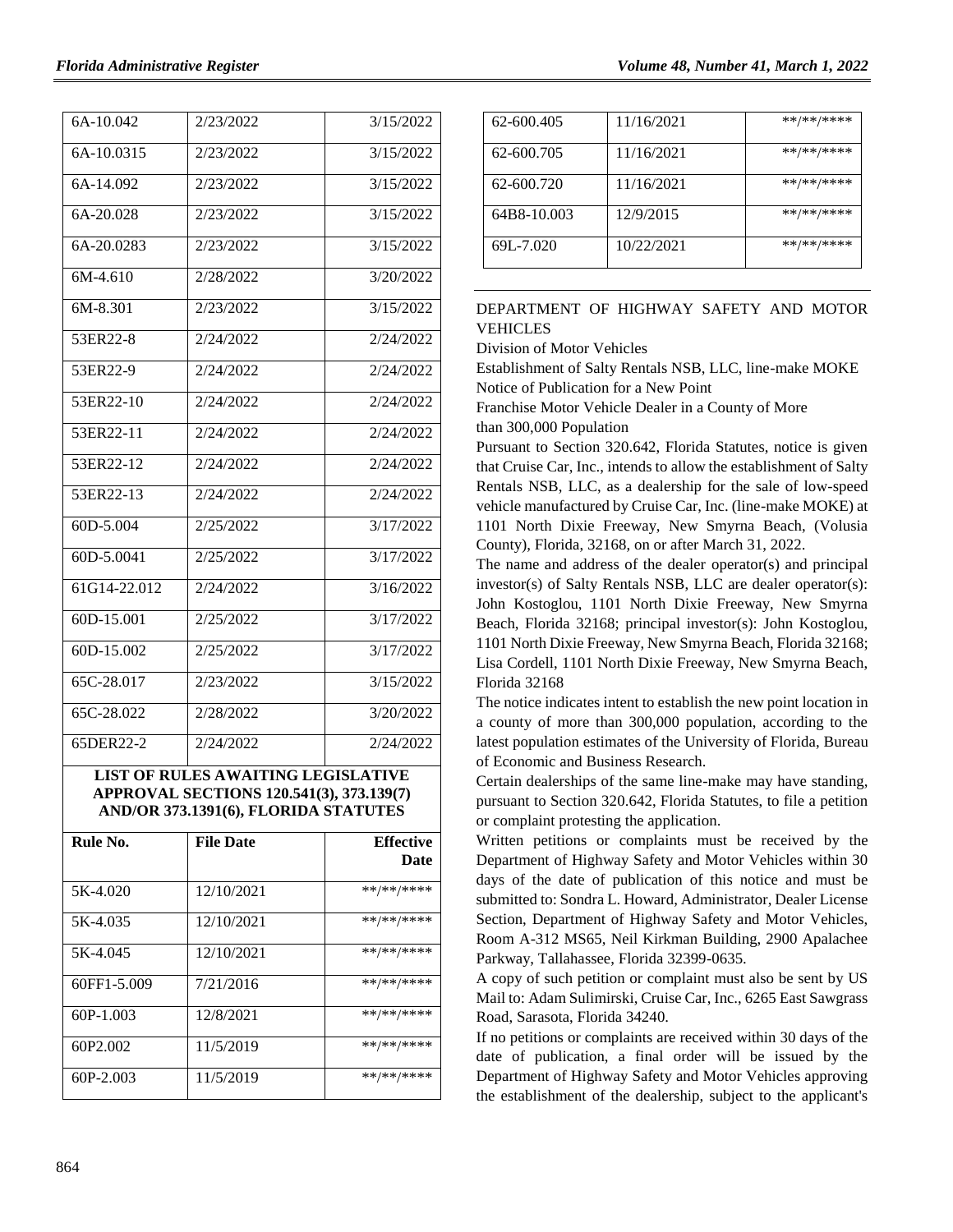compliance with the provisions of Chapter 320, Florida Statutes.

#### [WATER MANAGEMENT DISTRICTS](https://www.flrules.org/gateway/department.asp?id=40)

Northwest [Florida Water Management District](https://www.flrules.org/gateway/organization.asp?id=120) Notice of Event

The Northwest Florida Water Management District announces a public event to which all persons are invited.

DATE AND TIMES: March 3, 2022, 11:00 a.m. ET

PLACE: 14951 Asphalt Plant Road, Youngstown, Florida GENERAL SUBJECT MATTER TO BE CONSIDERED: Ceremony celebrating Northwest Florida Water Management Districts planting of its 20 millionth longleaf pine tree.

#### [DEPARTMENT OF BUSINESS AND PROFESSIONAL](https://www.flrules.org/gateway/department.asp?id=61)  [REGULATION](https://www.flrules.org/gateway/department.asp?id=61)

[Florida Building Commission](https://www.flrules.org/gateway/organization.asp?id=1071)

Notice of Florida Building Code Binding Interpretation

RULE NO.: RULE TITLE:

[61G20-1.001F](https://www.flrules.org/gateway/ruleNo.asp?id=61G20-1.001)lorida Building Code Adopted

NOTICE IS HEREBY GIVEN THAT the Binding Interpretation Panel has issued a binding interpretation pursuant to Section 553.775, Florida Statutes, submitted by Luis Diaz, and accepted by BOAF on February 4, 2022. The following is a summary of the interpretation:

Appeal question requesting a response: Does the installed roof system as presented by the petitioner, including all documents submitted to the Panel, meet Section R904.1 with specific reference to the manufacturer's installation instructions?

Answer: No. The manufacturer has not provided engineering documentation that the installation is an approved alternative means for compliance with the installed roof slope condition.

Comment: The Panel based this answer on the failure of the manufacturer to provide to the building official complete substantiation that the roofing system installed complies with all requirements of the Code related to the installation of the subject metal roofing assembly in all aspects, including roof slope.

[DEPARTMENT OF ECONOMIC OPPORTUNITY](https://www.flrules.org/gateway/department.asp?id=73) [Division of Community Development](https://www.flrules.org/gateway/organization.asp?id=1066) **DEO Final Order No. DEO-22-007 STATE OF FLORIDA**

# **DEPARTMENT OF ECONOMIC OPPORTUNITY**

In re: A LAND DEVELOPMENT REGULATION ADOPTED BY POLK COUNTY, FLORIDA ORDINANCE NO. 2021-070

\_\_\_\_\_\_\_\_\_\_\_\_\_\_\_\_\_\_\_\_\_\_\_\_\_\_\_\_\_\_\_\_\_\_\_\_\_\_\_\_\_\_\_\_\_\_\_

#### **FINAL ORDER**

### **APPROVING POLK COUNTY ORDINANCE NO. 2021- 070**

The Department of Economic Opportunity ("Department") hereby issues its Final Order, pursuant to subsection 380.05(6), Florida Statutes, approving land development regulations adopted by Polk County, Florida, (the "County") Ordinance No. 2021-070 (the "Ordinance").

#### FINDINGS OF FACT

1. The Green Swamp Area is designated by section 380.0551, Florida Statutes, as an area of critical state concern. The County is a local government within the Green Swamp Area of Critical State Concern.

2. The Ordinance was adopted by the County on November 30, 2021.

3. The Ordinance amends multiple sections of the County's Land Development Code to allow for solar facilities as a conditional use in all agricultural future land use categories.

#### CONCLUSIONS OF LAW

4. The Department is required to approve or reject land development regulations that are adopted by any local government in an area of critical state concern. See section 380.05(6), Florida Statutes; See also Chapter 28-26, Florida Administrative Code.

5. "Land development regulations" include local zoning, subdivision, building, and other regulations controlling the development of land. Section 380.031(8), Florida Statutes. The regulations adopted by the Ordinance are land development regulations.

6. The Ordinance is consistent with the County's Comprehensive Plan generally, as required by subsection 163.3177(1), Florida Statutes, and specifically, with Section 163.3205, Florida Statutes.

7. All land development regulations enacted, amended, or rescinded within an area of critical state concern must also be consistent with the principles for guiding development for that area. See section 380.05(6), Florida Statutes. The Principles for Guiding Development for the Green Swamp Area of Critical State Concern are set forth in rule 28-26.003(1), Florida Administrative Code.

8. The Ordinance is consistent with the Principles for Guiding Development as a whole, and is not inconsistent with any of the Principles for Guiding Development.

WHEREFORE, IT IS ORDERED that the Department finds that Polk County Ordinance No. 2021-070 is consistent with the County's Comprehensive Plan and the Principles for Guiding Development for the Green Swamp Area of Critical State Concern and is hereby APPROVED.

This Order becomes effective 21 days after publication in the Florida Administrative Register unless a petition is timely filed as described in the Notice of Administrative Rights below.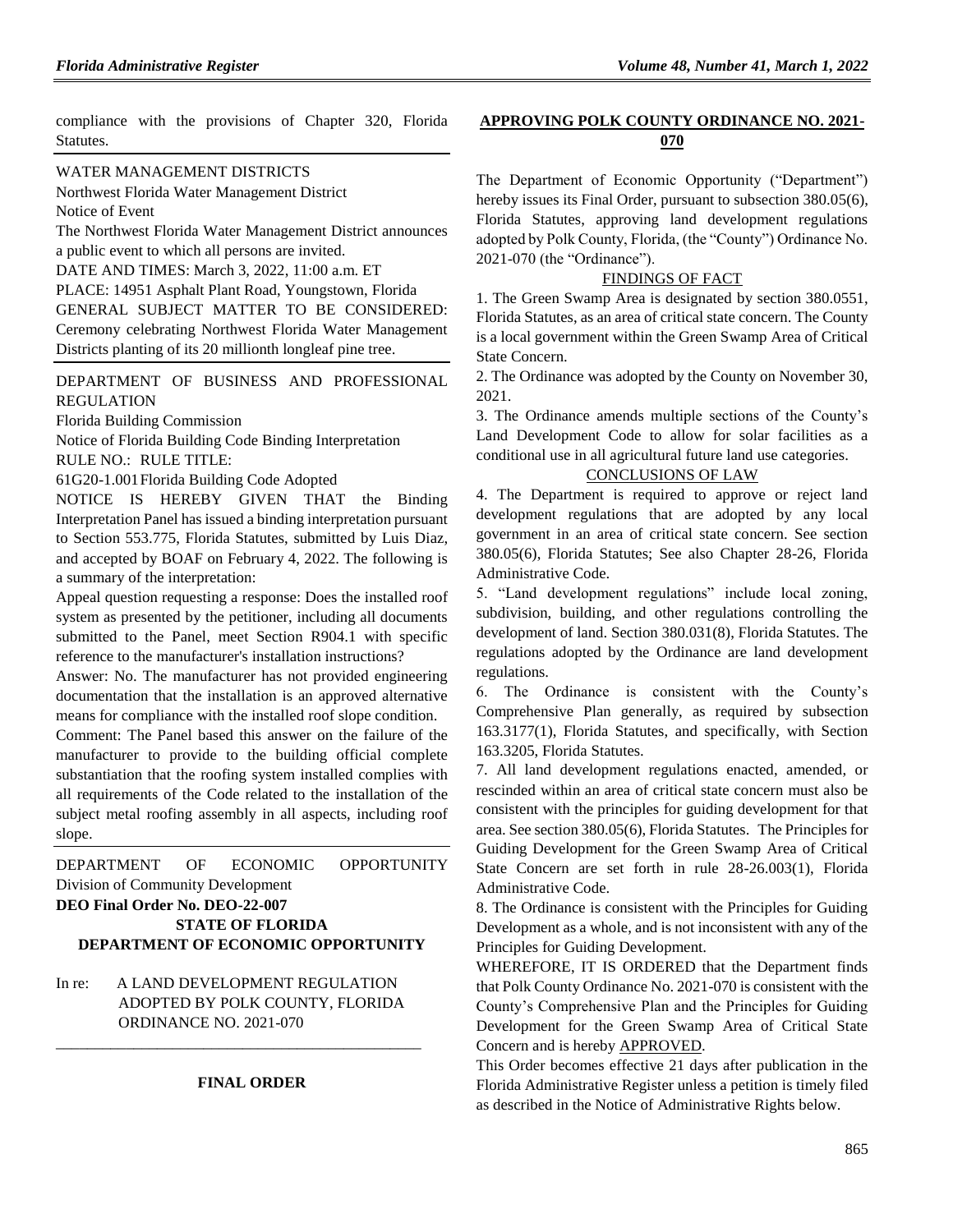DONE AND ORDERED in Tallahassee, Florida.

/s/ James D. Stansbury, James D. Stansbury, Bureau Chief, Bureau of Community Planning and Growth, Department of Economic Opportunity

## NOTICE OF ADMINISTRATIVE RIGHTS

ANY PERSON WHOSE SUBSTANTIAL INTERESTS ARE AFFECTED BY THIS ORDER HAS THE OPPORTUNITY FOR AN ADMINISTRATIVE PROCEEDING PURSUANT TO SECTION 120.569, FLORIDA STATUTES, BY FILING A PETITION.

A PETITION MUST BE FILED WITH THE AGENCY CLERK OF THE DEPARTMENT OF ECONOMIC OPPORTUNITY WITHIN 21 CALENDAR DAYS OF THE DATE OF FILING OF THE FINAL ORDER AS INDICATED ON THE CERTIFICATE OF SERVICE. A PETITION IS FILED WHEN IT IS RECEIVED BY:

AGENCY CLERK, DEPARTMENT OF ECONOMIC OPPORTUNITY, OFFICE OF THE GENERAL COUNSEL, 107 EAST MADISON ST., MSC 110, TALLAHASSEE, FLORIDA 32399-4128, FAX: (850)921-3230, AGENCY.CLERK@DEO.MYFLORIDA.COM

YOU WAIVE THE RIGHT TO ANY ADMINISTRATIVE PROCEEDING IF YOU DO NOT FILE A PETITION WITH THE AGENCY CLERK WITHIN 21 CALENDAR DAYS OF THE DATE OF THE FILING OF THE FINAL ORDER.

FOR THE REQUIRED CONTENTS OF A PETITION CHALLENGING AGENCY ACTION, REFER TO SUBSECTIONS 28-106.104(2), 28-106.201(2), AND SECTION 28-106.301, FLORIDA ADMINISTRATIVE CODE.

DEPENDING ON WHETHER OR NOT MATERIAL FACTS ARE DISPUTED IN THE PETITION, A HEARING WILL BE CONDUCTED PURSUANT TO EITHER SECTION 120.569 AND SUBSECTION 120.57(1), FLORIDA STATUTES, OR SECTION 120.569 AND SUBSECTION 120.57(2), FLORIDA STATUTES.

PURSUANT TO SECTION 120.573, FLORIDA STATUTES, AND CHAPTER 28, PART IV, FLORIDA ADMINISTRATIVE CODE, YOU ARE NOTIFIED THAT MEDIATION IS NOT AVAILABLE.

#### CERTIFICATE OF FILING AND SERVICE

I HEREBY CERTIFY that the original of the foregoing Final Order has been filed with the undersigned designated Agency Clerk, and that true and correct copies have been furnished to the following persons by the methods indicated this  $\frac{28\text{th}}{4}$  day of February 2022.

/s/ Jaiden Foss, Jaiden Foss, Agency Clerk, Department of Economic Opportunity, 107 East Madison Street, MSC 110, Tallahassee, FL 32399-4128

By U.S. Mail:

Martha Santiago, Chair, Polk County Board of County Commissioners, P.O. Box 9005, Drawer BC01, Bartow, FL 33831

John Bohde, Director, Land Development, Polk County, P.O. Box 9005, Drawer GM03, Bartow, FL 33831

# Section XIII Index to Rules Filed During Preceding Week

### INDEX TO RULES FILED BETWEEN FEBRUARY 21, 2022 AND FEBRUARY 25, 2022

| Rule No. | File Date | Effective | Proposed | Amended  |
|----------|-----------|-----------|----------|----------|
|          |           | Date      | Vol./No. | Vol./No. |

#### **DEPARTMENT OF LEGAL AFFAIRS**

2-42.001 2/24/22 3/16/22 48/14

### **DEPARTMENT OF AGRICULTURE AND CONSUMER SERVICES**

**Division of Food Safety**

5K-4.020 2/22/22 3/14/22 47/228

#### **DEPARTMENT OF EDUCATION State Board of Education**

| 6A-1.09422 2/23/22 |         | 3/15/22 48/10 | 48/16 |
|--------------------|---------|---------------|-------|
| 6A-1.0942212/23/22 |         | 3/15/22 48/02 |       |
| 6A-1.0942242/23/22 |         | 3/15/22 48/02 |       |
| 6A-1.09441 2/23/22 |         | 3/15/22 48/04 |       |
| 6A-1.09963 2/23/22 |         | 3/15/22 48/02 |       |
| 6A-4.003 2/23/22   |         | 3/15/22 48/02 |       |
| 6A-4.0051 2/23/22  |         | 3/15/22 48/02 |       |
| 6A-4.0164          | 2/23/22 | 3/15/22 48/02 |       |
| 6A-5.0411          | 2/23/22 | 3/15/22 48/02 |       |
| 6A-6.053           | 2/23/22 | 3/15/22 48/02 |       |
| 6A-6.0652          | 2/23/22 | 3/15/22 48/02 |       |
| 6A-10.0315         | 2/23/22 | 3/15/22 48/02 |       |
| 6A-10.042          | 2/23/22 | 3/15/22 48/02 |       |
| 6A-14.092          | 2/23/22 | 3/15/22 48/02 |       |
|                    |         |               |       |
| 6A-20.028          | 2/23/22 | 3/15/22       | 48/02 |
| 6A-20.0283         | 2/23/22 | 3/15/22       | 48/02 |
|                    |         |               |       |